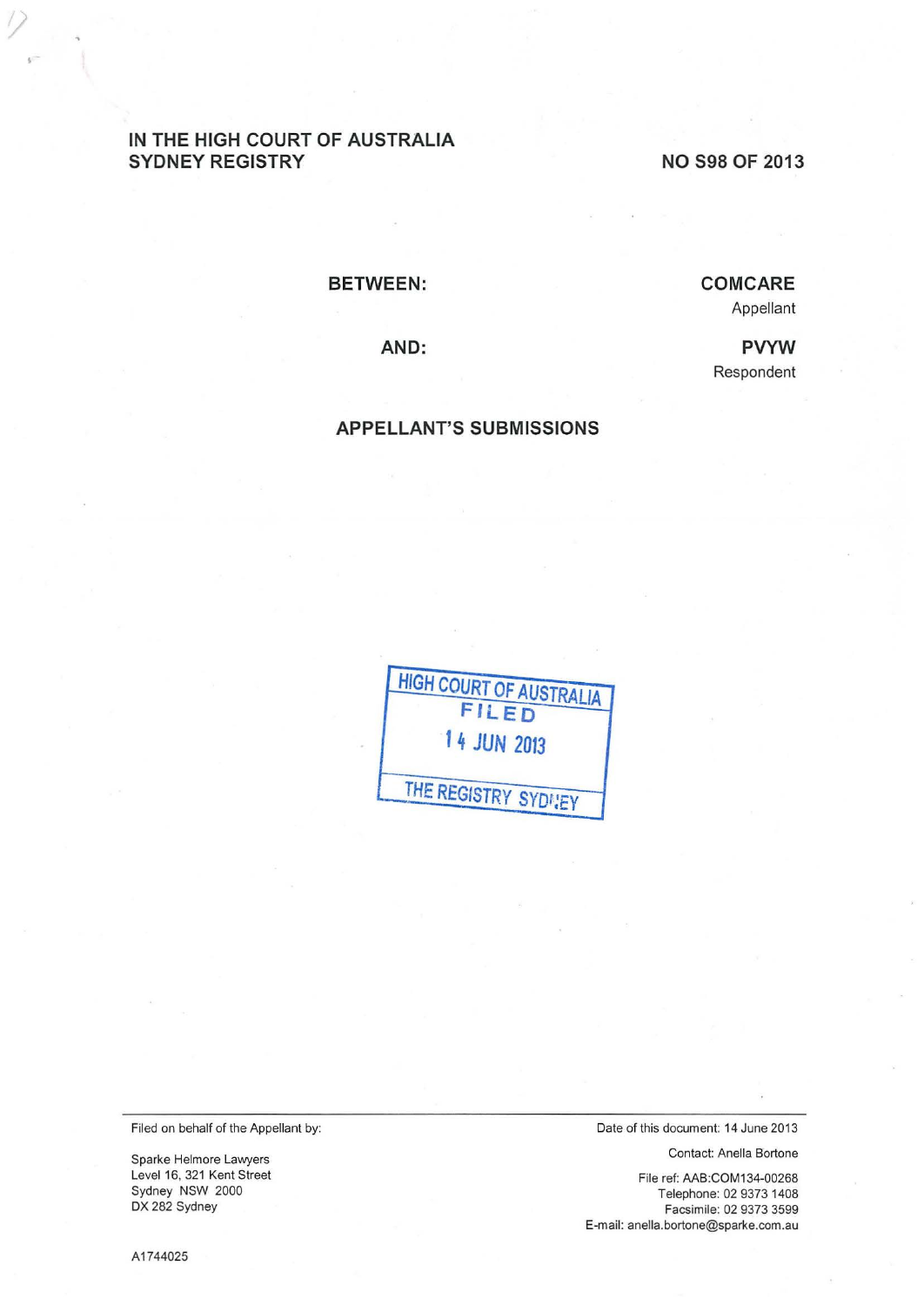#### PART I FORM OF SUBMISSIONS

1. This submission is in a form suitable for publication on the internet.

#### PART II ISSUES

- 2. (1) For workers' compensation purposes, and under the common form statutory language, must every injury to an employee which occurs:
	- (i) during an interval or interlude within an overall period or episode of work; and
	- (ii) at a place the employer has induced, encouraged or required' the employee to attend,
- 10 be regarded as having been sustained 'in the course of employment' (unless the employer shows that the employee's conduct amounts to 'gross misconduct')?

(2) If not, how is the test to be stated in a way which deals with such cases?

## PART Ill SECTION 78B OF THE JUDICIARY ACT 1903 (CTH)

3. The appellant has considered whether any notice should be given in compliance with s 788 of the Judiciary Act 1903 (Cth). None is required.

## PART IV JUDGMENTS BELOW

Re PVYW v Comcare, Unreported, Professor RM Creyke, 26 November 20 2010

PVYWv Comcare (No 2) [2012] FCA 395; (2012) 220 IR 432

Comcare v PVYW [2012] FCAFC 181

## PART V FACTS

4. In November 2007, PVYW (the respondent) was required by her employer (an Australian Government department) to travel to a country town in New

In the balance of these submissions, we will use the shorthand expression 'encouraged or required'.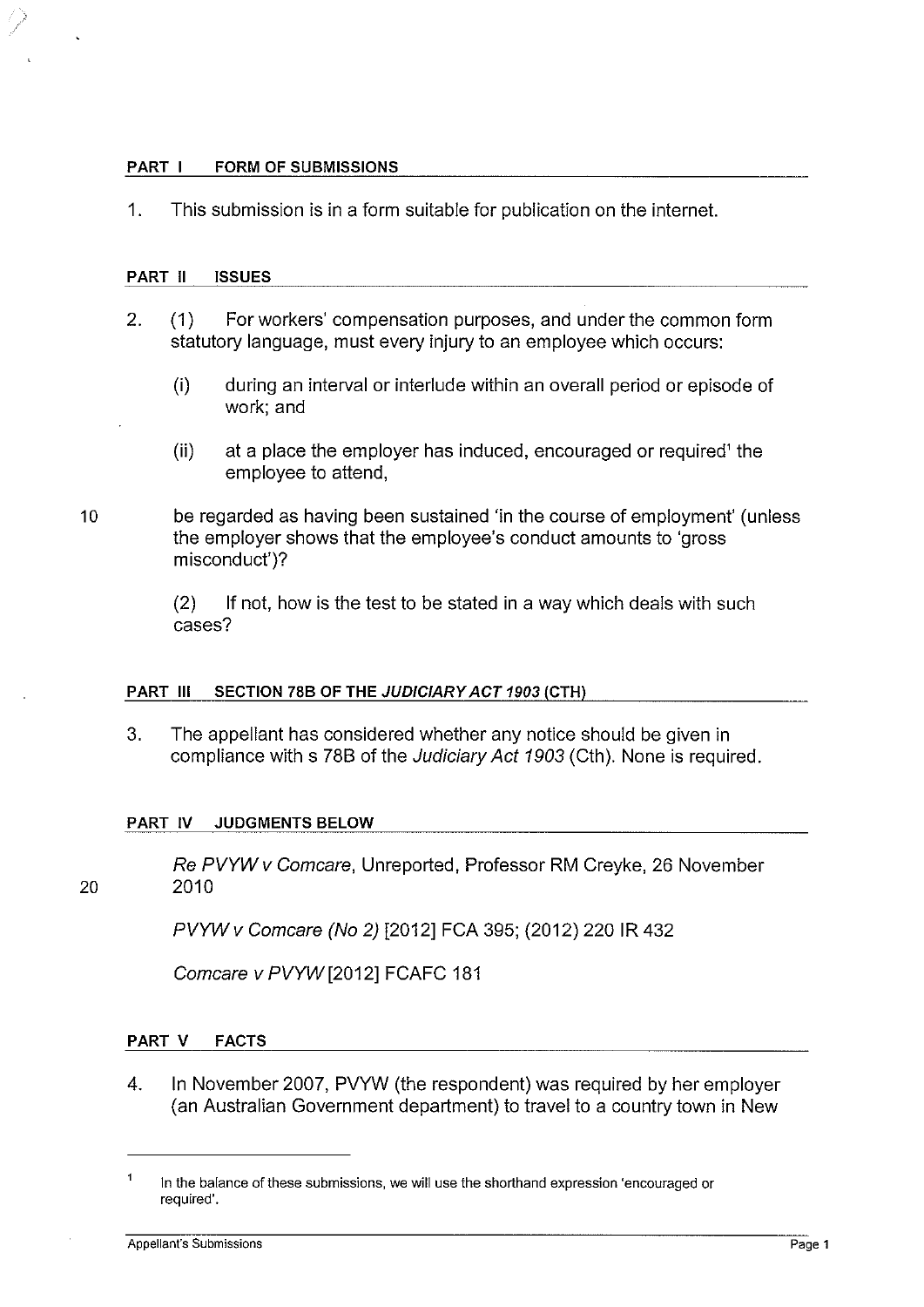South Wales to visit a regional office of the department, in order to observe a budget review process, undertake training and meet local staff. She stayed at a motel booked by her employer. She arranged to meet a male friend who lived in the area. After having dinner together that evening, they went to her motel room and had sex. The employee was injured whilst engaged in sexual intercourse when a glass light fitting above the bed was pulled from its mount by one of the two persons in the room and struck the employee on the nose and mouth, causing injuries to her nose and mouth and a subsequent psychological injury. The employee had not advised her employer how she 10 intended to spend her time whilst at the motel or town, or who, if anyone, she would be associating with while staying there.<sup>2</sup>

- 5. The claim was to be assessed against common form statutory language, the precise form of which is set out in Section VII below.
- 6. The respondent's claim for compensation was made and maintained on the basis that her injury arose 'in the course of [her] employment'. She did not assert at any stage that her injury arose 'out of [her] employment'.

## **PART VI ARGUMENT**

## **Some initial observations on the statutory language**

- 7. The deceptively simple statutory language, which must be made to serve a 20 variety of factual cases, has three elements to note at the outset, before coming to the decision below and the key authorities.
	- 8. The first is that the compensation is payable for an *injury suffered* by an employee. The tribunal of fact must be directed to what it is that the employee claims to have suffered. The description of injury must be adequate to enable the statutory question to be answered. In the present case, the injury suffered can be described as 'physical damage to nose and mouth (from being hit with a light during an episode of sex with a partner in a motel room), and a subsequent psychological injury which arose from that primary injury having occurred'.<sup>3</sup>
- 30 9. Second, the suffering of injury must have some connection (exactly what connection to be discussed next) with the employment of the employee by the employer. This necessarily means that there must be some identification of the nature and conditions (including duties) of the employment which might be relevant in the connecting sense to the suffering of the injury. In the present case, the relevant conditions/duties might be described as 'attending the regional office of the department, entailing an overnight stay'. The

<sup>2</sup>  Comcare v PVYW [2012] FCAFC 181 at [3] and Re PVYW v Comcare, Unreported, Professor RM Creyke, 26 November 2010 at [9]-[15].

<sup>3</sup>  The respondent accepted that if the physical injury did not occur in the course of employment, the subsequent psychological injury was not compensable.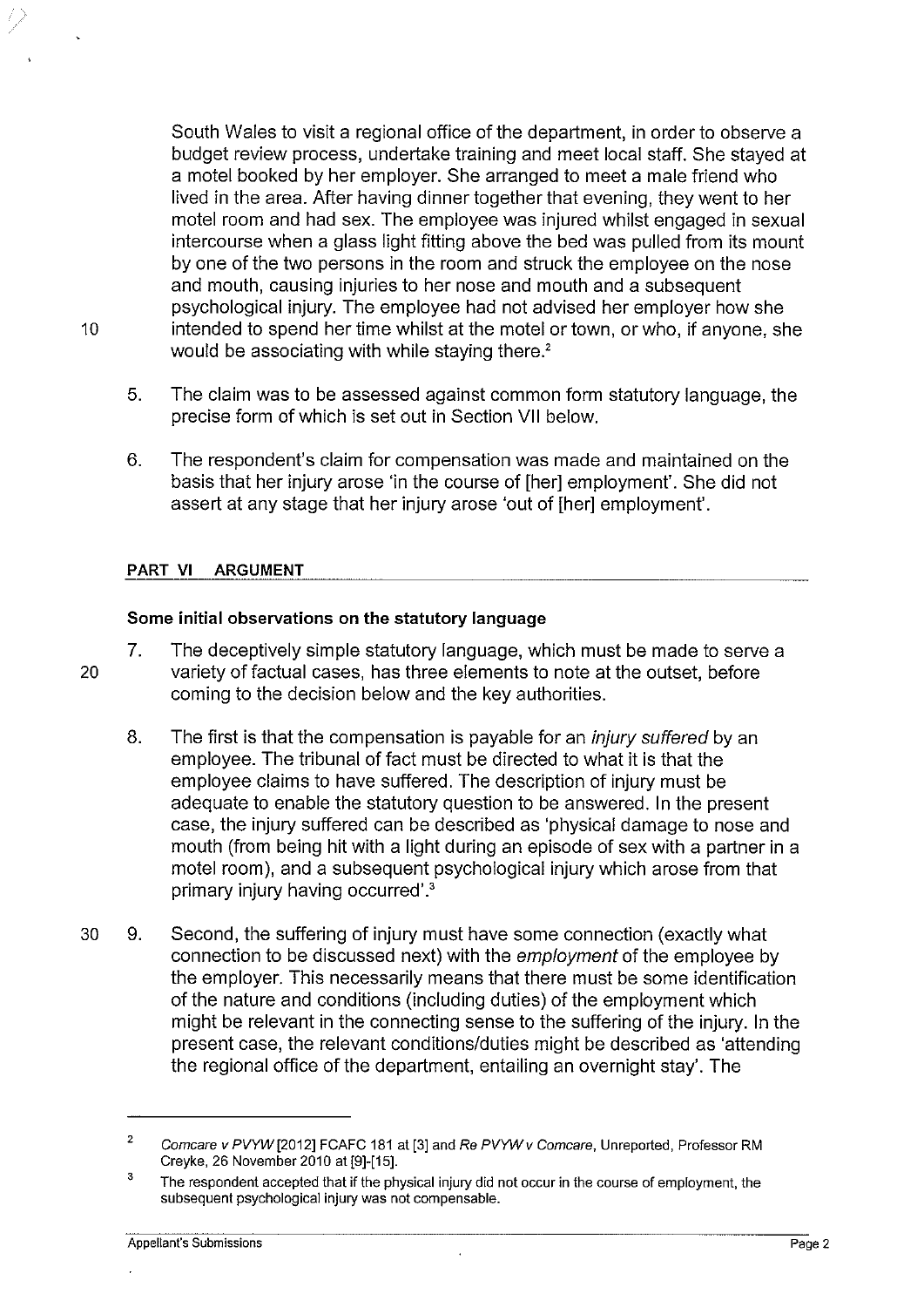overnight stay was necessitated by the need to perform a day of work at the regional office, but it did not constitute work itself.

10. Third, the connection between the suffering of the injury and the employment can be either (or both) of the injury arising 'out of employment', or the injury arising 'in the course of employment'. Read literally, and as interpreted in the Australian cases,• these limbs are disjunctive, although they will often overlap on the facts of a given case. There has also been a long-standing view in the Australian and United Kingdom cases that the former requires a causal connection whereas the latter requires a *temporal* connection.<sup>5</sup> In the present 10 case, the issue comes down to how a tribunal of fact was required to approach the body of agreed evidence in determining whether the connection between the sex-related physical injury and the employment as identified above was sufficient for the injury to be suffered 'in the course of' (that is, relevantly temporally connected to) that employment.<sup>6</sup>

## **The Full Court's decision**

- 11. The Full Court concluded that, absent the disqualifying conduct set out in ss 14(2) and (3) of the Safety, Rehabilitation and Compensation Act 1988 (Cth), the fact that the respondent's physical injuries were sustained at a 'time' which was an interval in an overall period of work (at [7]-[8]), and at a 20 particular 'place', namely in a motel room booked for her by her employer, compelled the conclusion that her injuries were suffered 'in the course of employment' (at [45] and [51]-[52]).
	- 12. The Full Court added that, absent disqualifying conduct, the attitude/expectations of an employer about an employee's (lawful) activities at the time of injury are irrelevant, whether or not those views (if sought) reflect disapproval or indifference (at [54]).
- 13. On this approach, the tribunal of fact was neither required nor permitted to consider any other aspect of the facts bearing on the connection between the suffering of the injury and the duties of the employment. The nature of what 30 the respondent was doing when the injury was suffered, and its bearing on the duties of her employment, was legally irrelevant once 'time' and 'place' were satisfied.

<sup>4</sup>  See, for example, Pearson v The Fremantle Harbour Trust (1929) 42 CLR 320; Kavanagh v Commonwealth (1960) 103 CLR 547 at 556. 558 and 57211; Zickar v MGH Plastic Industries Pty Limited (1996) 187 CLR 310 at 316; Kennedy Cleaning Services Pty Limited v Petkoska (2000) 200 CLR 286 at 294 and 306-307.

<sup>5</sup>  See, for example, Henderson v Commissioner of Railways (Western Australia) (1937) 58 CLR 281 at 293; Goward v Commonwealth (1957) 97 CLR 355 at 364; Kavanagh at 556. 558, 570 572ff; Commonwealth v Oliver (1962) 107 CLR 353 at 355, 359, 362; Bill Williams Pty Ltd v Williams (1972) 126 CLR 146; Commonwealth v Lyon (1979) 24 ALR 300 at 303-304; Kennedy v Telstra Corporation (1995) 61 FCR 160 at [17]-[18]; Telstra Corporation Ltd v Bowden (2012) 206 FCR 207 at 213; Scharrer v The Redrock Co Pty Ltd [2010] NSWCA 365 at [44]; Fitzgerald v W G Clarke and Son (1908) 2 KB 796 at 799; Dover Navigation Ltd v Craig [1940] AC 190 at 199.

<sup>6</sup>  As noted in footnote 3 above, the respondent accepted that if the physical injury did not arise in the course of employment. the subsequent psychological injury was not compensable.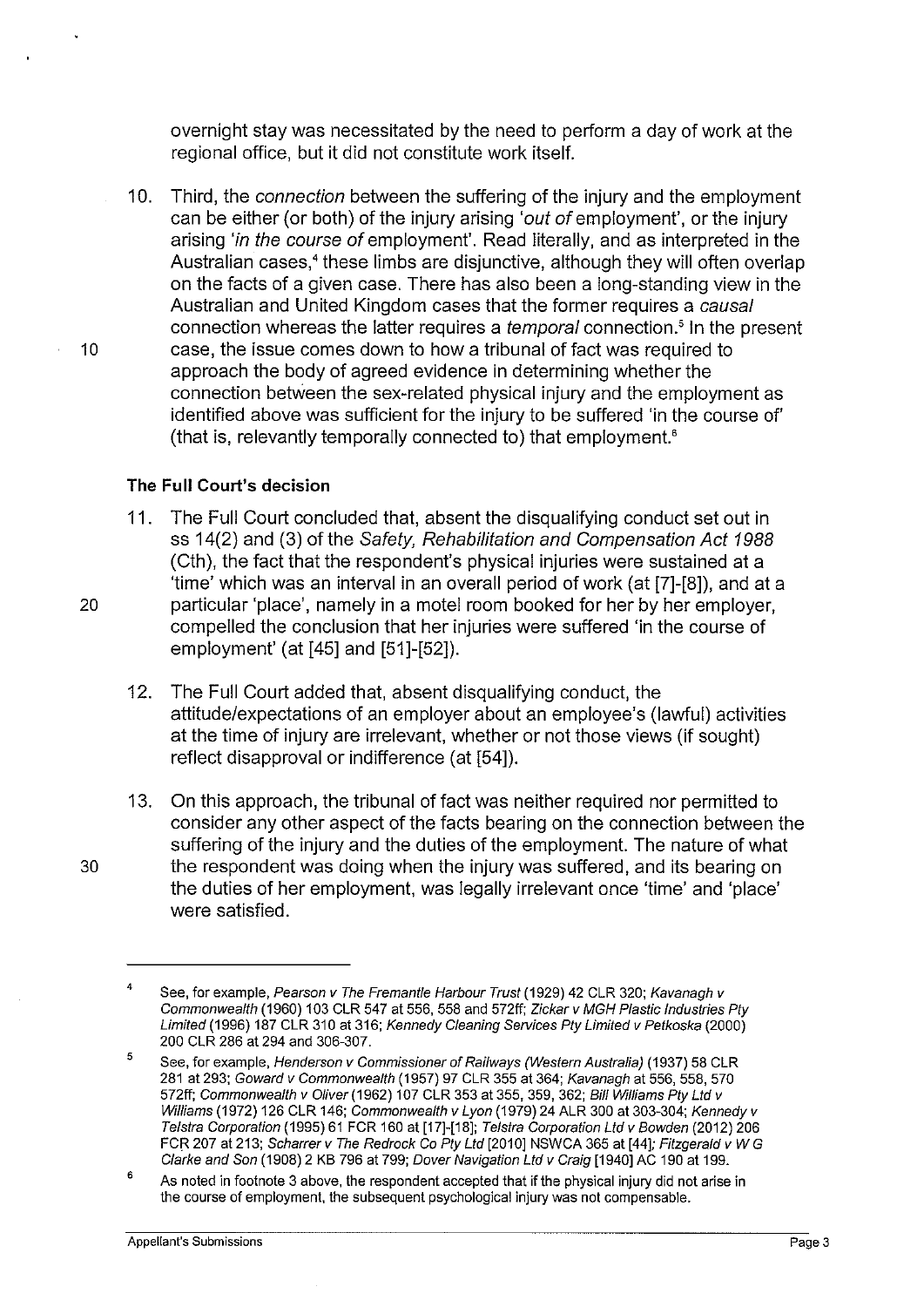- 14. Further, on this approach, the respondent could have suffered any form of sex-related injury, or indeed any form of injury at all, and still received compensation, provided only that the injury occurred while she was in the motel room, and absent disqualifying conduct.
- 15. The Full Court considered that its conclusions were compelled by the earlier decision of this Court in Hatzimanolis v ANI Corporation Limited (1992) 173 CLR 473, especially at 484.3.
- 16. Before turning to the errors in the Full Court's judgment, it is necessary to identify precisely the problem which the High Court in Hatzimanolis 10 considered needed addressing so as to understand what the Court meant by the new 'organising principle' which it stated in that case.

## **The ratio of Hatzimanolis**

- 17. In Hatzimanolis, the plurality started at 478.3 with the observation that 'the course of employment' is not identical with the period of employment or with the work that the person performs. The judgment thereafter grapples with how to identify when it is that an injury suffered by the employee at a time outside the ordinary hours of work  $-$  in an 'interval' or 'interlude' from work  $$ should nevertheless be treated as being 'in the course of employment'.
- 18. The judgment continued at 478 by expressing some difficulty with the 20 expression of the test by Dixon J in Whittingham *v* Commissioner of Railways (WA) (1931) 46 CLR 22 as covering accidents which happen 'while the employee is doing something which is part of or is incidental to his service', in turn inviting an examination into a variety of considerations of 'time, place, practice and circumstances as well as the conditions of employment'.
- 19. The view was expressed that 'incidence of service' is more a conclusion than a principle capable of being applied by a tribunal of fact, and while the factual matters referred to by Dixon J were all relevant, what was needed (see 479.1) was to identify an 'organising principle' by which a tribunal of fact could determine whether, in an interval case, the connection between an 30 employee's employment and what he or she was doing at the time of injury was sufficient to satisfy the statutory expression 'in the course of employment'.
- 20. The plurality then (at 479) referred to the test which had been stated later by Dixon J in Henderson v Commissioner of Railways (WA) (1937) 58 CLR 281 and Humphrey Earl Ltd v Speechley (1951) 84 CLR 126 to deal with injuries occurring during intervals between work: whether the employee was doing something which he was reasonably required, expected or authorised to do 'in order to carry out his actual duties'. The plurality observed that this test had worked in practice, even as the cases had displayed increasing 40 'flexibility', but only by giving a 'strained' or even 'fictitious' (482.5) interpretation of the words 'in order to carry out his actual duties'.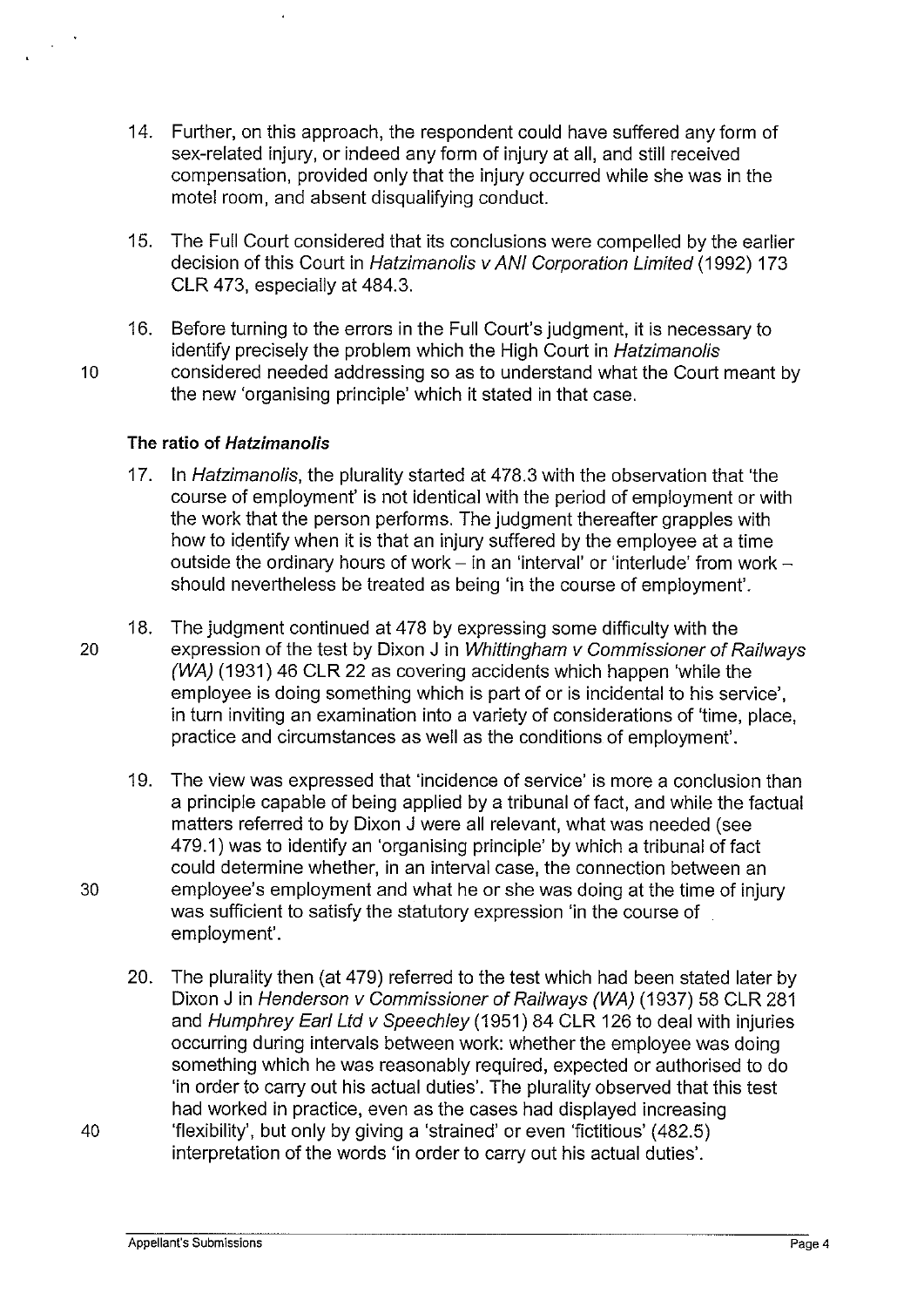- 21. Whether these criticisms of the tests formulated by Dixon J were justified or necessary may be doubted. The tests had the benefit of requiring close attention, on the facts of each case, to the three aspects of the statutory language adverted to above at [7]-[10]: the suffering of the injury; the duties, conditions and scope of the employment; and the nature of the connection between the injury and the employment. The tests also adequately captured the results in the cases.
- 22. But whether that be so, what is critical is that, when the plurality then moved to consider the 'modern' cases, primarily Commonwealth v Oliver (1962) 107 10 CLR 353, Danvers v Commissioner for Railways (NSW) (1969) 122 CLR 529, and the decision of Deane J in Commonwealth v Lyon (1979) 24 ALR 300, the goal was to identify an 'organising' or 'rational' principle which accommodated the results in those cases; the stated goal was not to expand the scope of liability to compensation beyond the results reached in those cases.
	- 23. This is seen clearly at 482.5:

... the rational development of this area of law requires a reformulation of the principles which determine whether an injury occurring between periods of actual work is within the course of the employment so that their application will accord with the 20 current conception of the course of employment as demonstrated by the recent cases, particularly the decisions of this Court in Oliver and Danvers. (Emphasis added.)

- 24. In each of Oliver and Danvers, the injury occurred outside the ordinary hours of work: in Oliver, while playing cricket at lunchtime on the employer's premises; in Danvers, while sleeping at night in an employer-provided van which could be moved between the remote work-sites nominated by the employer. In each case, the employee was not carrying out his actual work duties at the time of injury.
- 25. However, what rendered each injury 'in the course of employment', reasoned 30 the plurality, were two features.
	- 26. First, the injury occurred at a time which could be characterised as an interval or interlude within an overall period or episode of work (483). Oliver, the lunchtime injury, illustrates the case where the worker performs the work during appointed hours at a permanent location, and lunch or tea breaks within the day's work form an interval within an overall work period. Danvers, the death at night in the van, illustrates the case where the employee is required to engage in an undertaking which takes him or her away from home and the usual 'place' of work, and where any overnight stay forms an interval within an overall work period.
- 40 27. An injury occurring during such an interval in an overall work period is 'more readily' seen to occur 'in the course of employment' than if it simply occurs between two periods of work (483.9), although not necessarily so.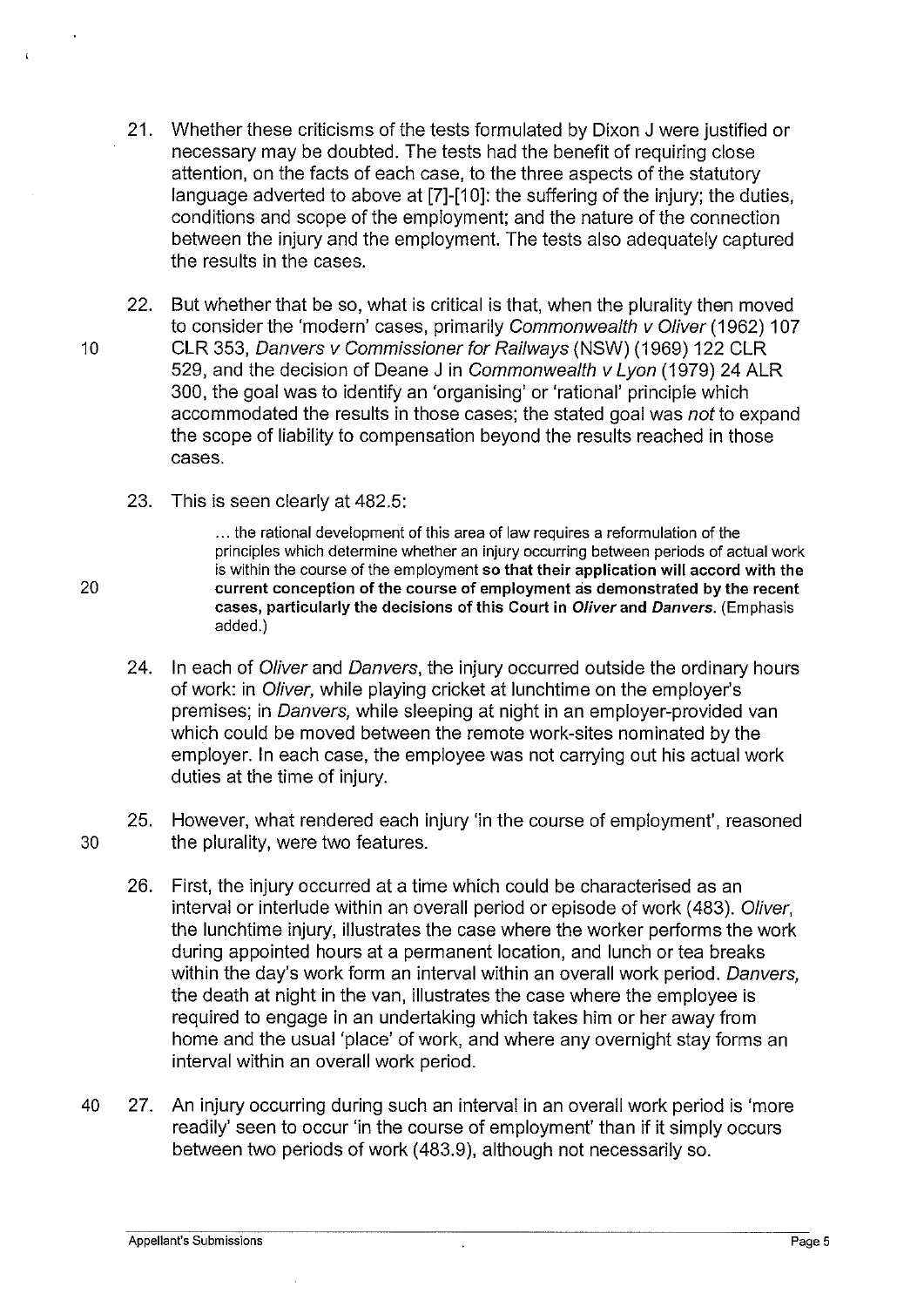- 28. At this point, we pause to observe that, with changes in work practices over the last 20 years, the concept of an injury occurring within an interval in an overall work period will not be useful in all cases. How does it accommodate the worker who works 3 days a week, 2 in the office and 1 at home? How does it accommodate the worker who regularly checks work emails at home at night or in a cafe?
- 29. These questions do not need to be resolved in the present case because, on the facts, it fits into a more traditional Danvers-type situation of an employee being required to embark upon an undertaking away from home and the 10 usual 'place' of work; the overnight stay may be accepted to be an interval within the overall 2 day work period.
	- 30. But the point of this caution is to illustrate that nothing the plurality said in Hatzimanolis can be taken as a substitute for applying the statutory language to the particular case, always having regard to the three matters identified in [7]-[10] above.
	- 31. The second feature identified by the plurality about Oliver and Danvers was that the employer had encouraged or required the employee to spend that interval between actual periods of work at a 'particular place' or in a 'particular way' which gave rise to the injury (482.6, 484.1-5}.<sup>7</sup>
- 20 32. This passage has given rise to a number of questions in the ensuing cases: is the test disjunctive (as the language appears) or conjunctive? How 'particular' does the encouragement or requirement have to be in each case?'
	- 33. The Full Court considered that the gravamen of the appellant's case was to argue for a conjunctive reading of the passage, and that this did not match the language or the intent of the plurality: see [43]-[45] of the judgment.
- 34. But this is to miss a more fundamental point: even assuming the plurality in Hatzimanolis meant to state a disjunctive test (to which we return at [43] below}, what was it intending to comprehend by 'place case', and how would 30 it differ from an 'activity case'?
	- 35. The answer to that can be found only by going back to Oliver and Danvers themselves, remembering always that the plurality was seeking to state a principle that embraced, but did not expand beyond, the results in those cases: see [22]-[23] above.

<sup>7</sup>  In the balance ofthese submissions, we will use the shorthand terms 'place limb' and 'place case' (when referring to the High Court's use of the words 'at a particular place') and 'activity limb' and 'activity case' (when referring to the High Court's use of the words 'in a particular way').

<sup>8</sup>  See, for instance, *Inverell Shire Council v Lewis* (1992) 8 NSWCCR 562 at 556E, 570-571; McCurry v Lamb (1992) 8 NSWCCR 556 at 5596-E; Comcare v McCallum (1994) 49 FCR 199 at 204; Comcare v Mather (1995) 56 FCR 456 at 462-463; Watson v Qantas Airways (2009) 75 NSWLR 539 at 560.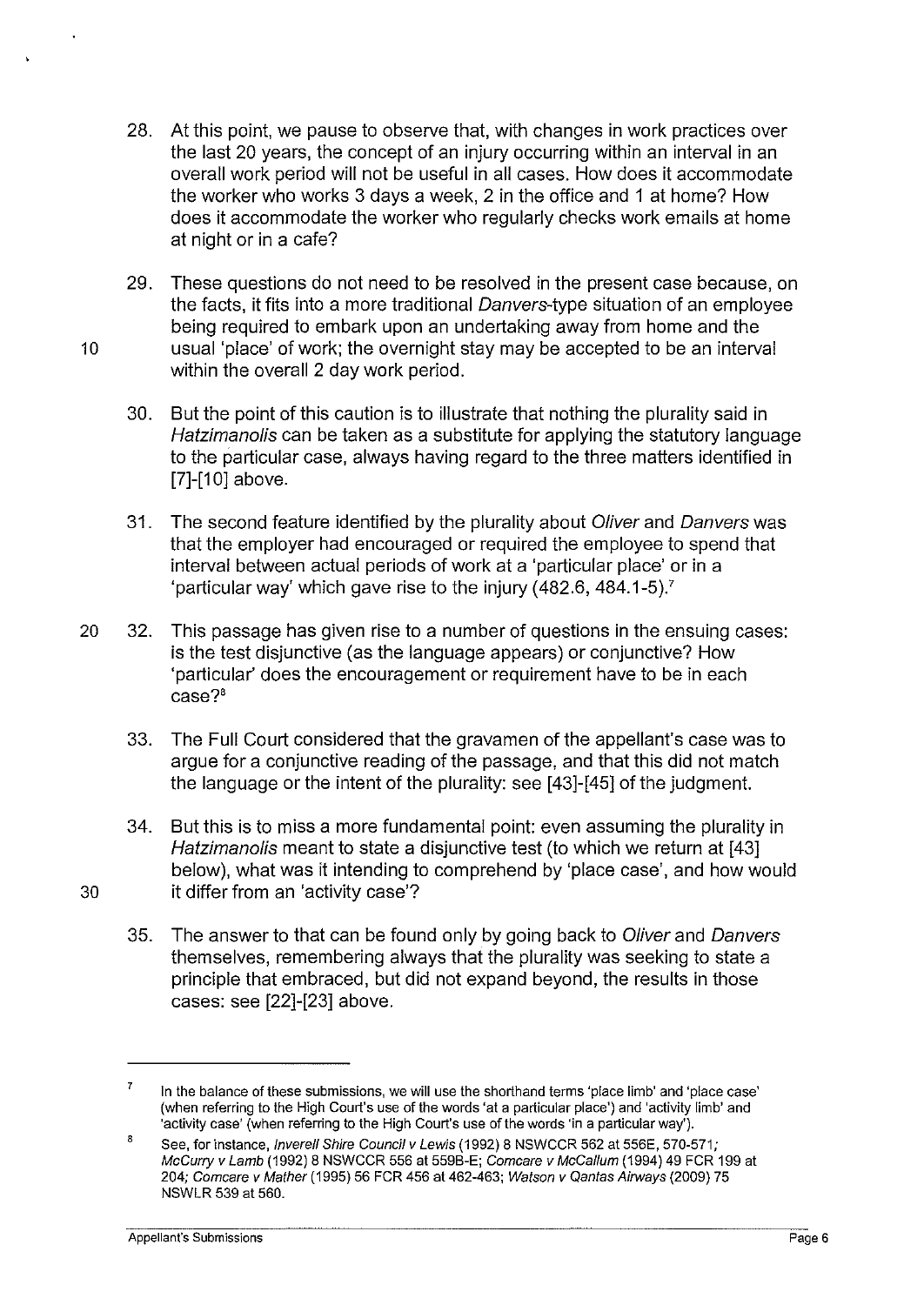- 36. Oliver was a case where the injury occurred at the 'place' of work during a lunch hour cricket match, in particular on a concrete apron in front of an aircraft hanger. Although the employer expected the employee to be at this 'place' of work at that time, Dixon CJ and Menzies J did not regard mere presence at 'place' as sufficient of itself to bring the case within the course of employment, no doubt because playing cricket is not an ordinary or incidental use of an employer's premises. The critical additional factor adverted to by Dixon CJ (at 355.4 and 358.8) was that it was a recognised practice for the employees to play cricket at that 'time' and 'place'. Menzies J also noted (at 10 360.3) that the playing of cricket was 'countenanced, if not encouraged, by the Commonwealth'. It was therefore the performance of 'activities' induced or encouraged by the employer, rather than the mere fact that the injury occurred at the 'place' of work, which was regarded as bringing the injury within 'the course of employment': see Oliver at 358.8 and 364-365, quoted with approval by the plurality in Hatzimanolis at 480.
- 37. Oliver thus illustrates that one cannot resort to the 'place limb' of the test in Hatzimanolis (if the test be disjunctive) in a case where an adequate comprehension of how the employee suffered injury requires attention beyond the mere fact of 'place' to the nature of the 'activity' being carried out 20 by the employee at the 'place'. The employee in *Oliver* did not suffer the injury merely because he was at a 'place' he was encouraged to be at that 'time', on the concrete apron in front of the hanger; a necessary further element in the suffering of the injury was that the employee was engaging in a particular 'activity' at the 'place' - the playing of cricket. If the employer had not sanctioned the practice of playing cricket at lunchtime, mere presence at 'place' would not have brought the case within 'the course of employment'.
- 38. In Danvers, as we have seen, the employee (a railway worker) was killed when the van provided by his employer for his accommodation caught fire during the night. Again, mere presence at 'place' was not regarded as 30 sufficient in all cases of injury, even injury suffered during an interval within an overall work period. The crucial finding in Danvers was that the employee was injured while using the 'place' in the very manner, and for the very purpose, intended or expected by the employer (i.e., sleeping or resting in the van).
	- 39. Barwick CJ said (at 535.2):

No doubt even when a workman's presence at some particular place at or in which he has no duty to perform for his employer is in the circumstances of his employment incident to that employment, every injury sustained by him at the place will not be compensable. But in this case there is no room for any finding that the deceased at the time of the receipt of his injury was doing any particular thing which caused or contributed to that injury. Nor could any finding of misconduct be made adversely to him or to his dependants. Thus, if to use the van as his nightly residence whilst working at a place whence he could not reasonably be expected to return to his home was an incident of his employment, an injury attributable to that use and to no other activity could be regarded as occurring in the course of the employment. As I have indicated, the evidence, in my opinion, would justify a finding that he died whilst sleeping or at least resting which on that assumption would be a use of the van in the course of the employment. Thus, if it be right to conclude that

40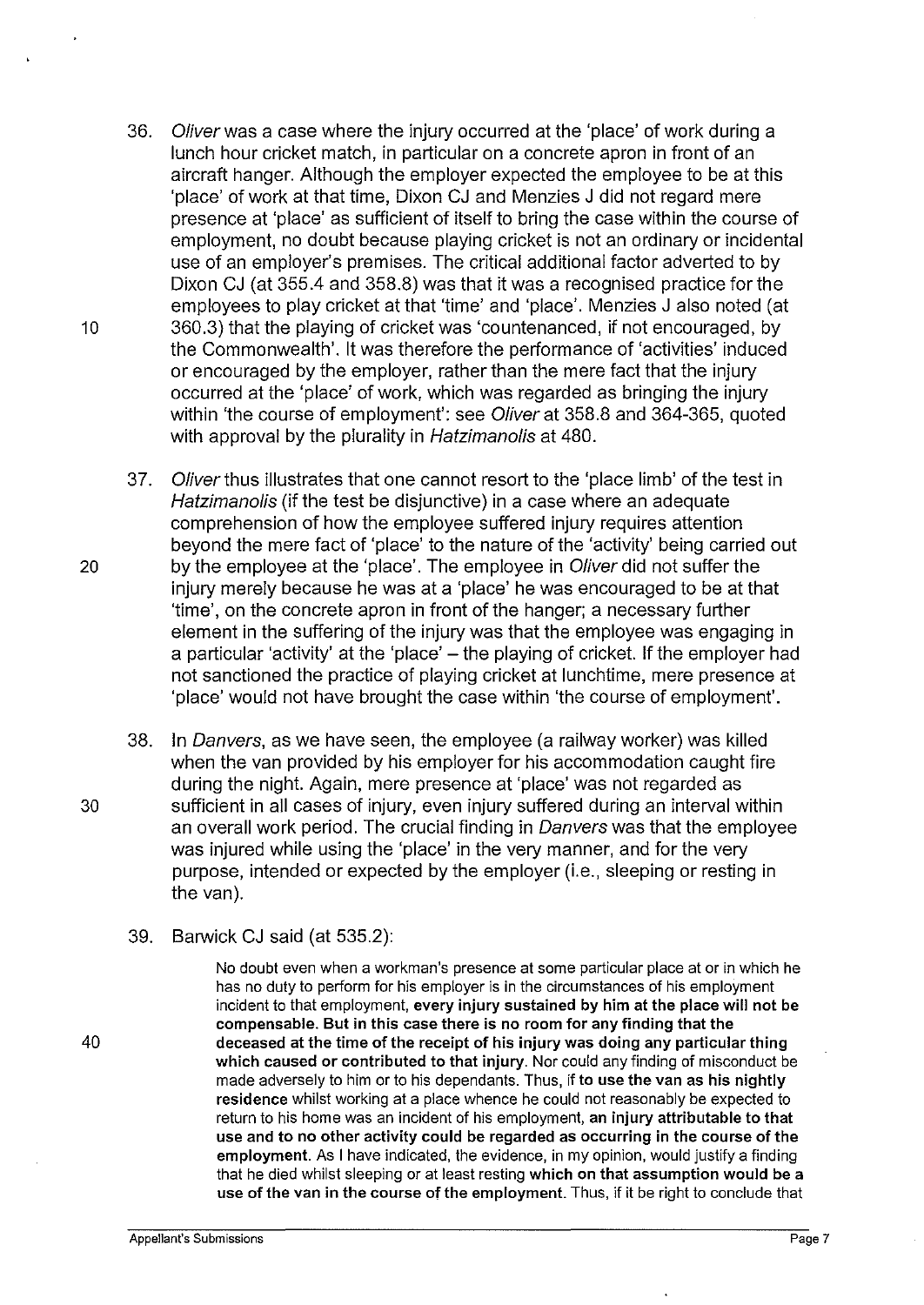the course of his employment extended to the use of the van as a dormitory during week nights, no further examination of the facts would be called for in this case. His sleeping or resting in the van was part of its use as such a residence. (Emphasis added.)

- 40. As is seen at 481.3 of Hatzimanolis, the judgment of Barwick CJ was understood as one where the employee's use of the 'place' amounted to doing something by virtue of or in pursuance of his employment, particularly if the test was applied liberally and practically and regard was had to the general nature and circumstances of the employment, and not merely to the 10 circumstances surrounding the particular injury.
	- 41. Windever J's comments in Danvers at 544.8 were to similar effect:

A worker who is using a place provided for his use by his employer as an incident of his employment is ordinarily in the course of his employment if he is using it for the purpose for which it was made available to him and at a time when he might be expected to do so. It may be a sleeping place, a luncheon place or a shower-bath. (Emphasis added.)

- 42. So, the reason that Danvers, unlike Oliver, could be treated as a 'place case' is because an adequate comprehension of how the employee suffered injury could be grasped merely by knowing that the employer encouraged or 20 required (or at least expected) the employee to be at that 'place' at that 'time' for a work-related reason (sleeping or resting there overnight so he could continue his work in the remote location the next day), and the employee was doing nothing other than making the very use of the 'place' which the employer encouraged or required (or expected) when the injury then occurred (sleeping or resting).
- 43. To return to the question set aside at [34], does it make sense then to speak of the test in Hatzimanolis being disjunctive? The reality, as Dixon J had recognised as early as Whittingham in 1931 (see [18] above), is that, in every case, the ultimate answer will be a question of degree in which matters of 30 'time, place, practice and circumstances, as well as the conditions of employment', have to be considered, and will have differing significances.
- 44. The only point in distinguishing 'place cases' from 'activity cases' would be to recognise that, amongst the infinite variety of differing fact situations, it will sometimes be the case (e.g., Danvers) that being at a 'place' for a workrelated reason will have such a powerful explanatory force in understanding how the injury occurred that it may come to be the predominant factor in the exercise. But even then, it will not be the sole factor. It will only be because the injury came about through the very use of the 'place' at the 'time' and for the work-related purpose that the employer encouraged or required the 40 employee to be there that the temporal connection between the suffering of the injury and the employment is satisfied.
	- 45. By contrast, it may remain useful to distinguish 'activity cases' (e.g., Oliver) to recognise that, often, to know the 'time' and 'place' of the suffering of the injury does not adequately comprehend how the injury was suffered. In this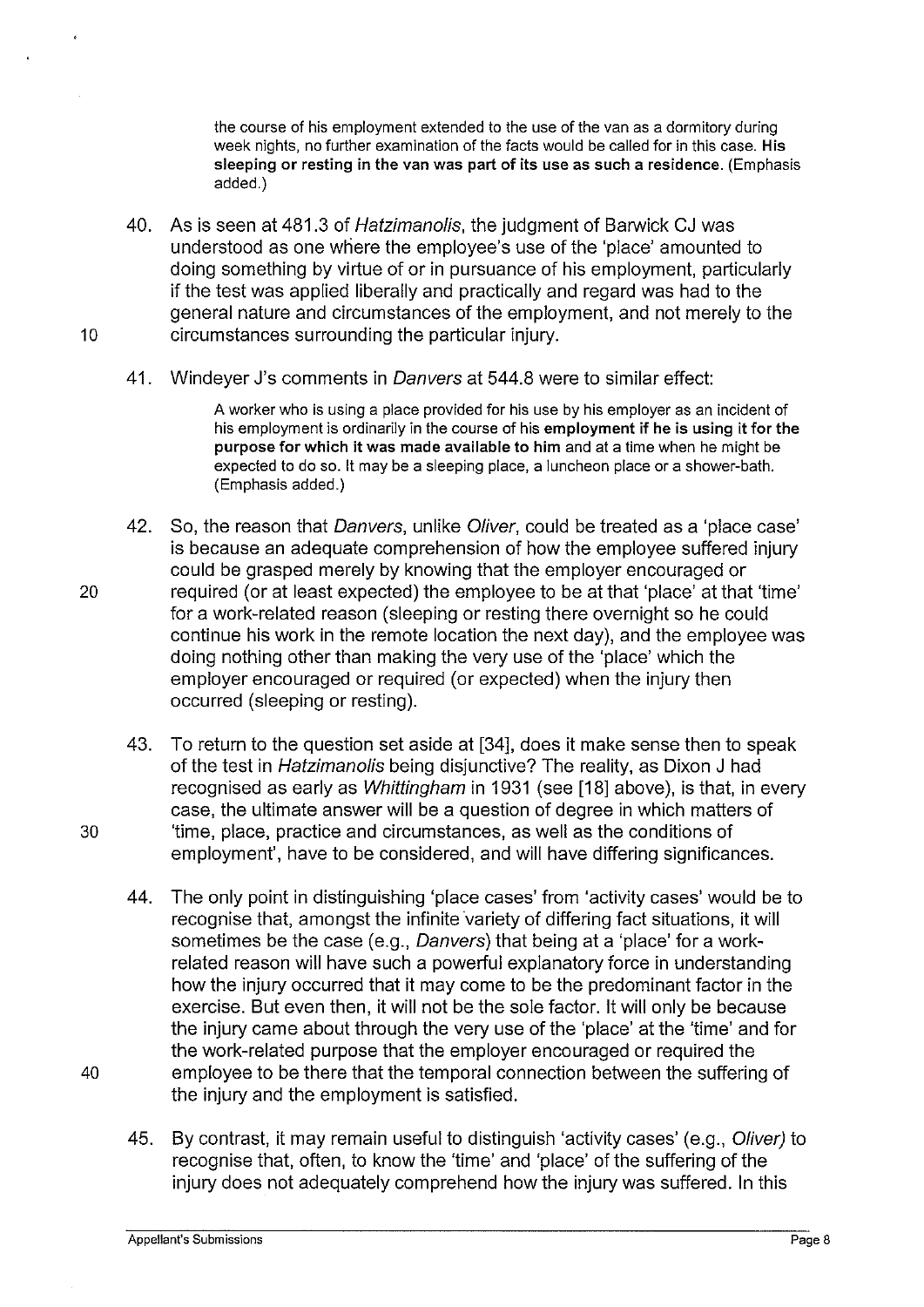type of case, 'time' and 'place' are matters of necessary background, but the key matter explaining the suffering of injury is the nature of the 'activity' carried on by the employee at that 'time' and 'place'. In such cases, the employer's encouragement or requirement must extend beyond 'time' and 'place' to the particular 'activity' for the temporal connection to be met.

- 46. Viewed in this fashion, the disjunctive approach could remain of assistance as a way of guiding tribunals of fact in some but not all cases, while never substituting for the statutory language and never going beyond the true limits on what is a 'place case'.
- 10 47. In some factual circumstances, it will not make sense to separate out either 'place' or 'activity' as the predominant factor in the exercise. Thus in Lyon, the third key case cited in Hatzimanolis, a Customs clerk sustained an injury playing football for the Customs team in a lunchtime match. The employer had extended its encouragement to the 'activities' of the team and had transported the players in a departmental bus to the 'place' (i.e., the Sydney Domain) where the game was played. The plurality in Hatzimanolis noted that each of these factors played an important part in the finding of liability.<sup>9</sup>
	- 48. The critical passage of the plurality's judgment in Hatzimanolis, relied on by the Full Court (484.3), then reads:
		- Accordingly, it should now be accepted that an interval or interlude within an overall period or episode of work occurs within the course of employment if, expressly or impliedly, the employer has induced or encouraged the employee to spend that interval or interlude at a particular place or in a particular way. Furthermore, an injury sustained in such an interval will be within the course of employment if it occurred at that place or while the employee was engaged in that activity unless the employee was guilty of gross misconduct taking him or her outside the course of employment.
- 49. This passage should be read subject to the limitations we have indicated above. It was not intended to expand the law on 'place cases' beyond the actual result in Danvers or so as to reinterpret the reasoning in Oliver. It was 30 not intended to make the employer the insurer of the employee for any and all 'activities' (falling short of disqualifying conduct) that the employee might think appropriate to engage in, merely because the site of the 'activities' was a 'place' where the employee was encouraged or required to be.
	- 50. The Full Court has accordingly misinterpreted the key passage in the judgment.

# Two further aspects of Hatzimanolis: the 'rider' and the actual decision

51. First, immediately after the key passage at 484.5, the plurality added the following statement (referred to by the Tribunal as 'the rider'):

> In determining whether the injury occurred in the course of employment, regard must always be had to the general nature, terms and circumstances of the employment

40

<sup>&</sup>lt;sup>9</sup> Hatzimanolis at 481.7.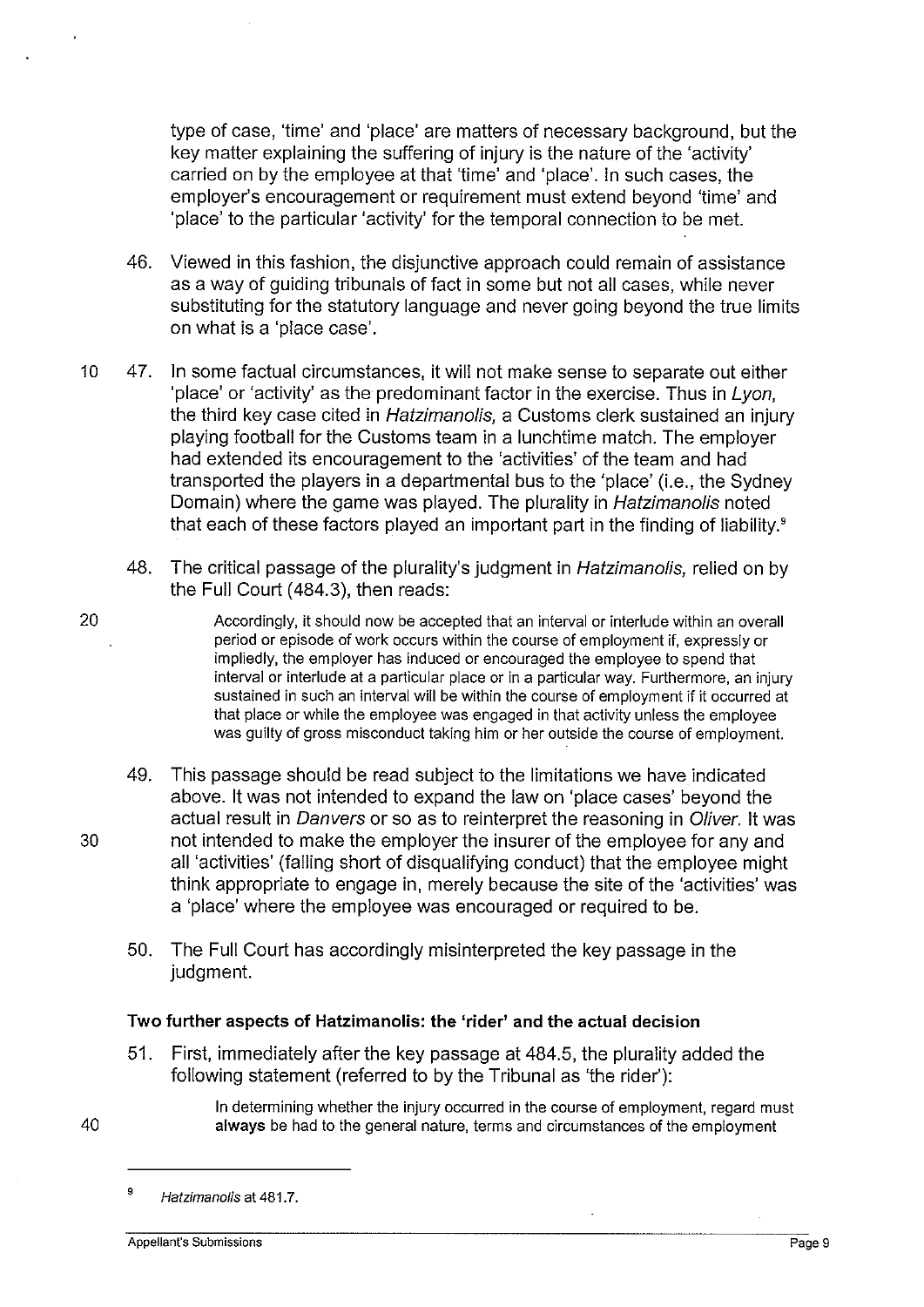'and not merely to the circumstances of the particular occasion out of which the injury to the employee has arisen' (citing Danvers (1969) 122 CLR, at 537). (Emphasis added.)

- 52. There has been debate about whether these are words of expansion or confinement: see the Full Court at [24] of the judgment. In the particular context in which Barwick CJ used them in Danvers, they operated to confirm his earlier conclusion that the mere proximity of the employee on the relevant night to a town where he might have gone to stay in a hotel, rather than in the employer-provided van, was 'accidental' in relation to 'the course of [his] 10 employment' and thus did not cause his use of the employer-provided van to fall outside 'the course of employment'. On the facts, this consideration operated to confirm a more liberal result for the employee.
	- 53. But this is not to say that Barwick CJ (or later the plurality in Hatzimanolis) considered that reference to the general nature, terms and circumstances of employment could never operate in the opposite direction; and of course the use of the expression 'not merely...' indicated that Barwick CJ (and the plurality) considered that all of the circumstances of the particular occasion also needed to be borne in mind."
- 54. In Danvers, the circumstances of the particular occasion had, as we have 20 seen, been disposed of by Barwick CJ at 535. The employee was not doing anything at the time of injury that could be said to have caused or contributed to it (other than the mere sleeping or resting that the employer expected). Being asleep or resting in the van when the fire broke out explained the suffering of injury. The question then, viewed generally, was whether being in the van was something done in pursuance of the employment relationship?
- 55. In a factual case unlike Danvers (but like the present), where the employee was doing something which caused or contributed to the injury, the 'rider' serves to confirm the need to identify the connection between the manner in which the injury was suffered and the employment relationship, even viewed 30 in the general sense. Viewing the relationship in the broadest sense, and not being distracted by matters purely 'accidental' to the relationship, was having sex in the motel room something done by virtue of or in pursuance of that relationship? Or did it involve the element of 'real choice' or 'choice for other than employment reasons' that Barwick CJ adverted to a number of times as potentially taking a matter outside 'the course of employment' (Danvers at 535.2, 536.8, 537.2, 538.3).
	- 56. Second, there is the debateable passage commencing at 485.2 as part of the plurality's application of its organising principle to the facts:

40

Counsel for ANI conceded that 'when a person such as the appellant has been taken to a remote part of Australia and has there performed work and is housed and fed

<sup>10</sup>  Indeed, the approach of the Full Court is quite inconsistent with the general 'rider' in Hatzimanolis because the Full Court had regard only to 'place' of injury, being one (among others) of 'the circumstances· of the particular occasion out of which the injury to the employee has arisen'.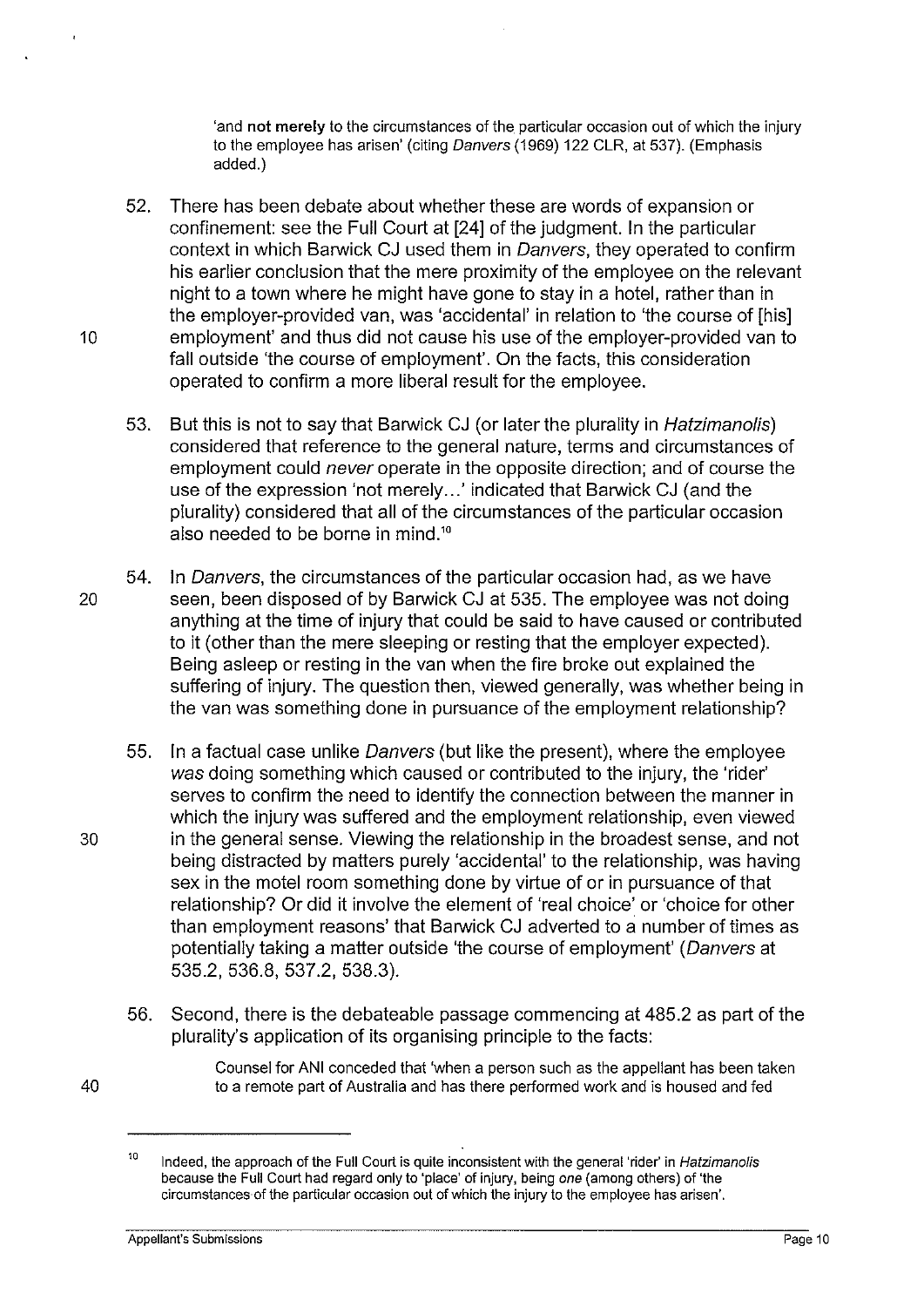there for the duration of the employment the course of employment will go beyond the hours at which the appellant is engaged in his actual work'. Consequently, he conceded that 'the appellant would have been in the course of his employment while working at the mine, travelling to and from the mine, eating and sleeping and even enjoying recreational activity at the camp'. But he contended that it did not follow that the appellant was in the course of his employment 'during the whole of the time' that he spent in the Mt Newman area. This contention is correct because the appellant would not necessarily be in the course of his employment while engaged in an activity during an interval or interlude in his overall period or episode of work if 10 ANI had not expressly or impliedly induced or encouraged him to engage in that activity during that interval. (Emphasis added.)

- 57. The appellant embraces this passage as showing that mere presence at 'place' will not of itself be enough to establish liability without further enquiry. The worker at the 'time' of injury was at one of the 'places' where the employer encouraged or required him to be, at least viewed broadly. His primary 'place' of work was at the camp and mine, but because he had to go to such a remote area, the employer encouraged (and indeed invited) him to range more broadly in his free time into the surrounding Mt Newman area.
- 58. The evidence disclosed that supervisors of the employee had told him in 20 advance that:
	- 58.1. 'if (he) got the chance, (he) could visit the areas around Mount Newman and the Pilbara region of Western Australia' (at 477.4); and
	- 58.2. 'he could take a trip to Wittenoom Gorge on a Sunday when he wasn't working' (at 477.8-478.1 ).
- 59. But it was not any injury happening in the surrounding area that would fall within 'the course of employment'; there was any number of 'activities' in which the worker might choose to engage in that area. What founded liability were the further more specific findings that the injury occurred at a 'time' when he was in a vehicle which suffered an accident on a trip to the Gorge, 30 being a day trip and vehicle specifically organised by the worker's supervisor, acting on behalf of the employer (486).
	- 60. So, one way of viewing Hatzimanolis is that the analysis resembles that in Oliver: while findings about an employment connection with the 'place' at which injury was suffered (the greater Mount Newman area) might be made, they did not adequately comprehend the manner of suffering of injury, and the Court needed to go on to examine the 'activity' which led to the injury and determine if the 'activity' was sufficiently employment-related.
- 61. Another way of viewing the facts is that the 'place' where the worker suffered the injury was in the vehicle. Being in the vehicle travelling to and from 40 Wittenoom, as part of the visit to the town itself, was the very 'place' the employee was encouraged or required to be. The employee's attendance at the 'place' where he was injured was expressly encouraged or required by his employer. Then the analysis becomes closer to that in Danvers: the employer (through the supervisor) made it a work-related 'activity' to be in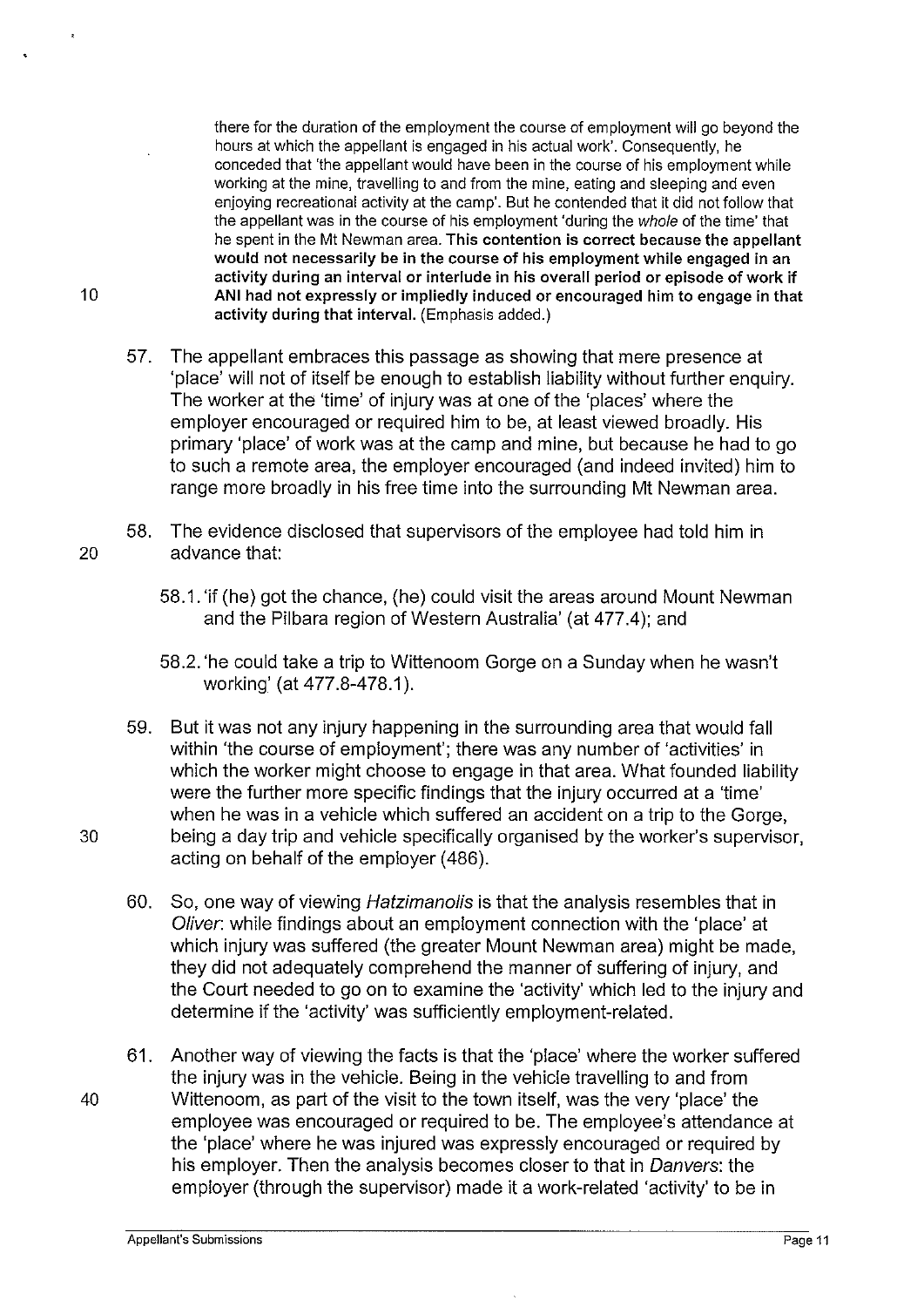that 'place' (i.e., the vehicle) at that very 'time' and it was merely being there, and not any other 'activity' of the worker, that led to the injury.

- 62. Yet the Full Court at [50]-[51] of the judgment has interpreted the 'place' for the purposes of the passage at 485 of Hatzimanolis differently. The Full Court considered that the only relevant authorised 'place' was the camp but not the greater Mount Newman area or for that matter being in the vehicle.
- 63. This constricted view of the 'place' has difficulties on the facts. In setting out the relevant factual background in Hatzimanolis (at 477), the plurality did not suggest that the employee was encouraged or required to be present at the 10 camp but not other parts of the Mount Newman area. Nor was any other distinction drawn between the camp and the greater Mount Newman area. In fact, the contrary appears to have been the case.
	- 64. And if being in a stationary vehicle can be being in a 'place' (as in Danvers), why not being in a moving one?
- 65. More fundamentally, the Full Court's approach shows the real difficulty in isolating out a category of 'place cases', if that carries with it the conclusion that any injury suffered at the 'place' (save for disqualifying conduct) becomes compensable, whereas every injury suffered outside the 'place' must undergo further enquiry into the nature of the 'activity' leading to the 20 injury and its connection to the employment relationship.
	- 66. On the Full Court's approach, lines then have to be drawn which become most artificial and productive of arbitrary differences in outcomes depending on how broadly one draws the 'place'. For example, if an employee is encouraged or required to travel interstate for work, but the choice of the employee's accommodation is left to the employee (rather than being arranged by the employer), it is not at all clear whether the employer would be considered to have encouraged or required the employee to spend the interval or interlude in any part of the relevant city or only certain parts of it, such as the hotel where the employee decided to stay.
- 30 67. Closer to the present facts, sex-related injuries in a motel booked by the employer are compensable on the 'place limb' of the test, according to the Full Court. But if the employer leaves the choice of hotel to the employee, but pays for it, is the result the same? If the employee chooses to engage in the very same sexual activity, but chooses the residence or hotel of the partner in the same town or city, is the result the same?
	- 68. The point is not merely to multiply examples, or to suggest that line-drawing is unknown in this field of law. It is rather that 'place' cannot be made into a discrete category of compensability, if it carries with it the consequence found by the Full Court.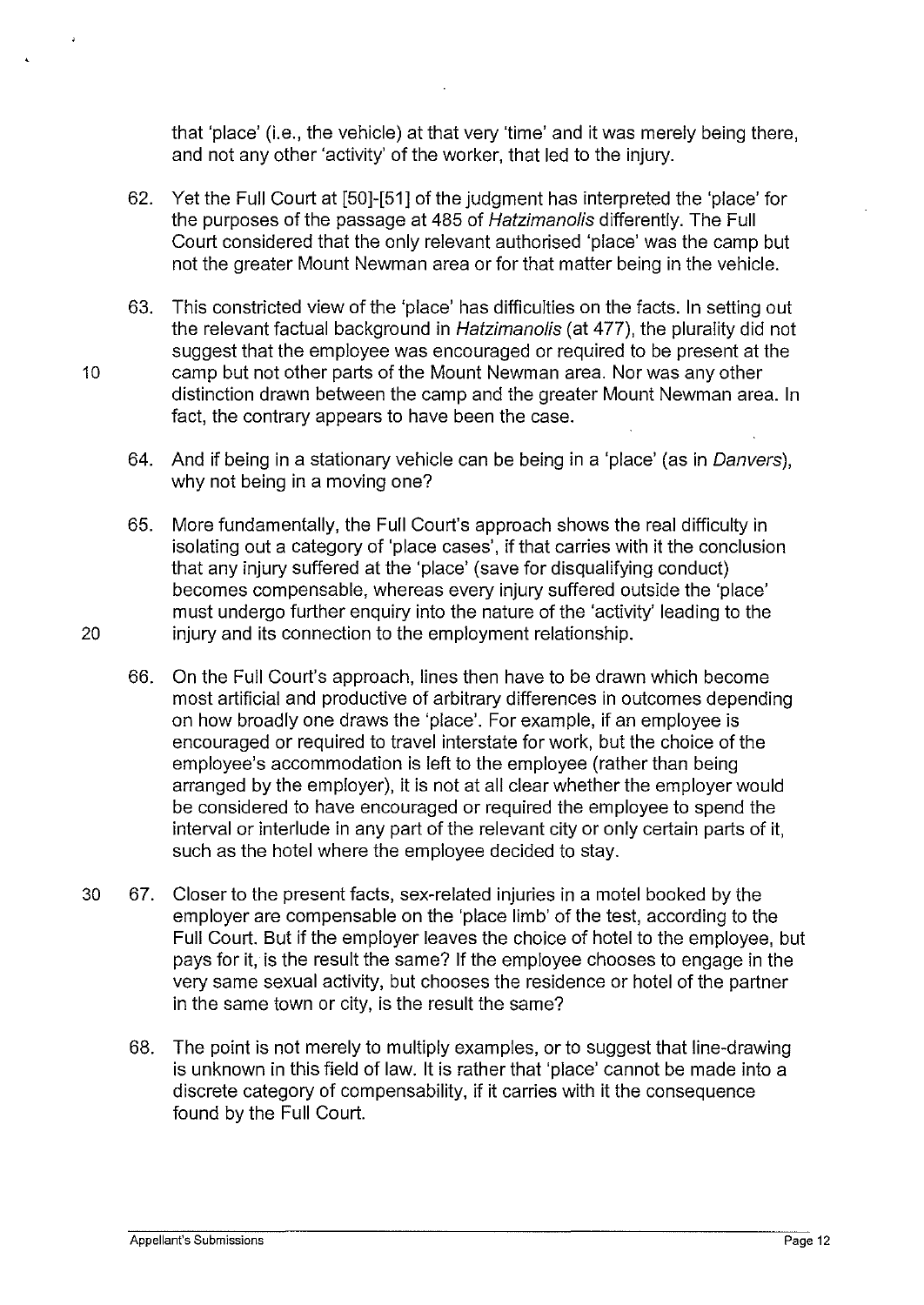## Disparate treatment of interval injuries and non-interval injuries

- 69. The approach of the Full Court means that in interval cases, mere presence at 'place' is sufficient of itself to attract liability and (absent gross misconduct or similar statutory disqualifying conduct) the circumstances surrounding an injury are irrelevant. This can be contrasted with the treatment of liability in non-interval cases (such as where an employee is injured while at the workplace and during work hours). In such cases presence at a particular 'place' may be a strong factor in favour of compensation, but will not be a sufficient factor in all cases, and the circumstances surrounding an injury will 10 remain relevant to liability." Accordingly, contrary to the finding of the Full Court at [43], the approach favoured by it actually introduces a different treatment of liability in interval cases from that which applies when an employee is at work during work hours.
- 70. This is starkly illustrated by Bill Williams Pty Ltd v Williams (1972) 126 CLR 146 where the High Court held that there had been no error in a tribunal finding that an employee, who was shot whilst fleeing from his workplace as a result of a quarrel at the workplace concerning the shooter's wife, was not injured in the course of employment. Whilst the employee was shot in the street immediately adjacent to the employer's premises, rather than on the 20 employer's premises, all members of the Court clearly considered that it was open to the tribunal to find that the course of employment had been interrupted while the employee was still on the employer's premises (see McTiernan J at 148.7, Menzies J at 151.8-152.3, Walsh J at 156-157, and Stephen J at 159.8). Williams was cited with approval by Dawson, McHugh and Gummow JJ in Bellino v Australian Broadcasting Corporation (1996) 185 CLR 183 at 227 (footnote 127) in support of the proposition that a claim for workers' compensation may fail on the basis of an interruption in the course of employment. The Full Court's approach sits uncomfortably with this proposition: it would mean that, in non-interval cases, a quarrel at the 30 workplace concerning another person's spouse (or, indeed, sexual activity in the workplace) could interrupt the course of employment, but a quarrel (or sexual activity) in a hotel during a work trip could not.
- 71. It is also instructive here to refer to Kavanagh v Commonwealth (1960) 103 CLR 547 where, in a case of an injury at work, strong differences of opinion were expressed between the majority and the minority. The majority held that injury suffered through a sudden episode of vomiting at work leading to a ruptured oesophagus arose 'in the course of employment', without need to establish that any circumstance of the employee's 'place' of work or his work was a necessary condition of the vomiting episode. It was enough that the 40 injury happened while the worker was doing something in the exercise of his duties or incidental to them (at 556.6 (Dixon CJ), 559.2 (Fullagar J) and 572.3 (Menzies J)). As Menzies J further expressed it, the phrase 'in the

<sup>11</sup> See, for instance, Martin v Bailey (2009) 26 VR 270; McCord v Commissioner for Railways [1943] WCR (NSW) 116; Kerr v Department of Prisons [1946] WCR (NSW) 81; Walsh v NSW Government Stores Department [1950] WCR (NSW) 1; Dunn v Macquarie Stevedoring Co Pty Ltd [1950] WCR (NSW) 19; Stojkovic v Telford Management Pty Ltd (1998) 16 NSWCCR 165.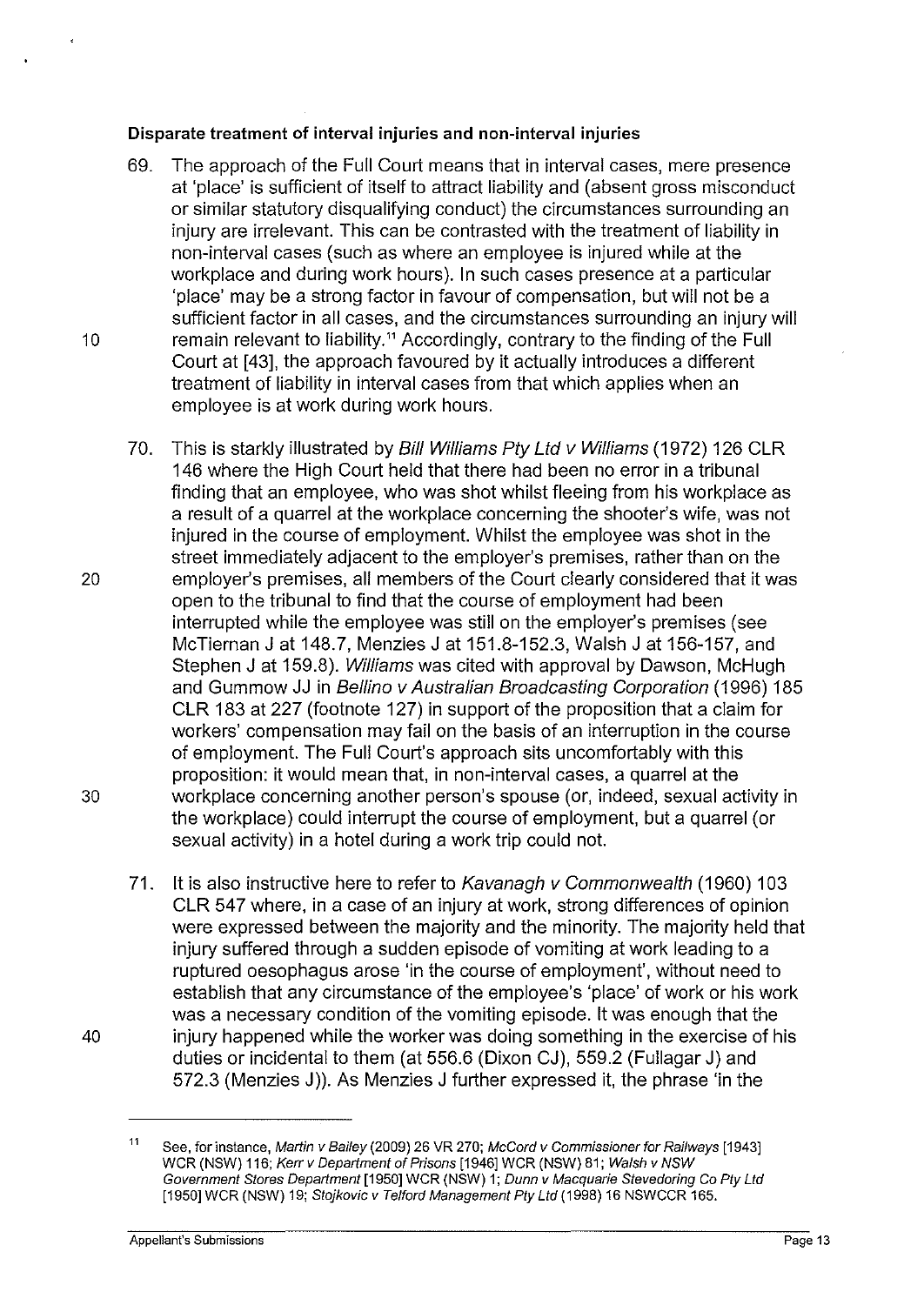course of employment' can be understood as a concept of 'time measured by activity of a particular character' (at 570.9 and 575.3). By contrast, Taylor J and Windeyer J, regarded the majority's conclusion as severing any requirement for a connection between the worker and his employment, and thus wrongly converting the workers' compensation scheme into 'an incomplete and erratic form of general health, accident and life insurance' (at 586 (Windeyer J)).

72. Even accepting the majority's more liberal view of the statutory language, this was still a case where 'time' could be adequately measured by regard both to 10 b 'place' and 'activity': the worker was at the 'place' of work and doing nothing other than the ordinary things expected of him at work when the injury was suffered. Kavanagh does not suggest that, in cases of injury at work (or otherwise), 'time' can always be measured by 'place' alone, or by 'place' without further enquiry into what it is that the employee is doing when the injury is suffered.

#### Vicarious liability

- 73. The reliance by the Full Court on legal principles concerning vicarious liability was, with respect, misguided. Neither the quote extracted by the Full Court (at [54] of the judgment), nor the principles of vicarious liability, support the 20 view that inducement or encouragement of an employee's actions is irrelevant. As the quote extracted by the Full Court makes clear, what constitutes 'the course of employment' for the purposes of vicarious liability requires a multi-faceted enquiry and 'not everything that an employee does at work, or during work hours, is sufficiently connected with the duties and responsibilities of the employee to be regarded as within the scope of the employment'.
	- 7 4. Accordingly, even to the extent that the scope of vicarious liability may be relevant for present purposes,<sup>12</sup> it does not support the notion that mere presence at 'place' is sufficient.

#### 30 Consistency with the causal limb

- 75. The Full Court's isolation within the temporal limb of a special category of 'place cases' tends to undermine the separate role for the causal limb ('arising out of').
- 76. There may be many factual cases where the injury occurs while the employee is at a 'place' in which he or she is encouraged or required to be in an interval in work, but where it is some particular 'activity' which the

**Appellant's Submissions** Page 14

<sup>&</sup>lt;sup>12</sup> There is real doubt that it is. For example, in Kavanagh, Dixon CJ stated (at 556-557) that 'the question whether an injury is suffered in the course of the employment can hardly be governed by the same considerations as the question whether one has been inflicted in the course of employment' and in Hatzimanolis, Toohey J said (at 488.5) 'That is not to say that the learning of vicarious liability in the law of torts should be imported into workers' compensation law; there is good reason why that should not be done'.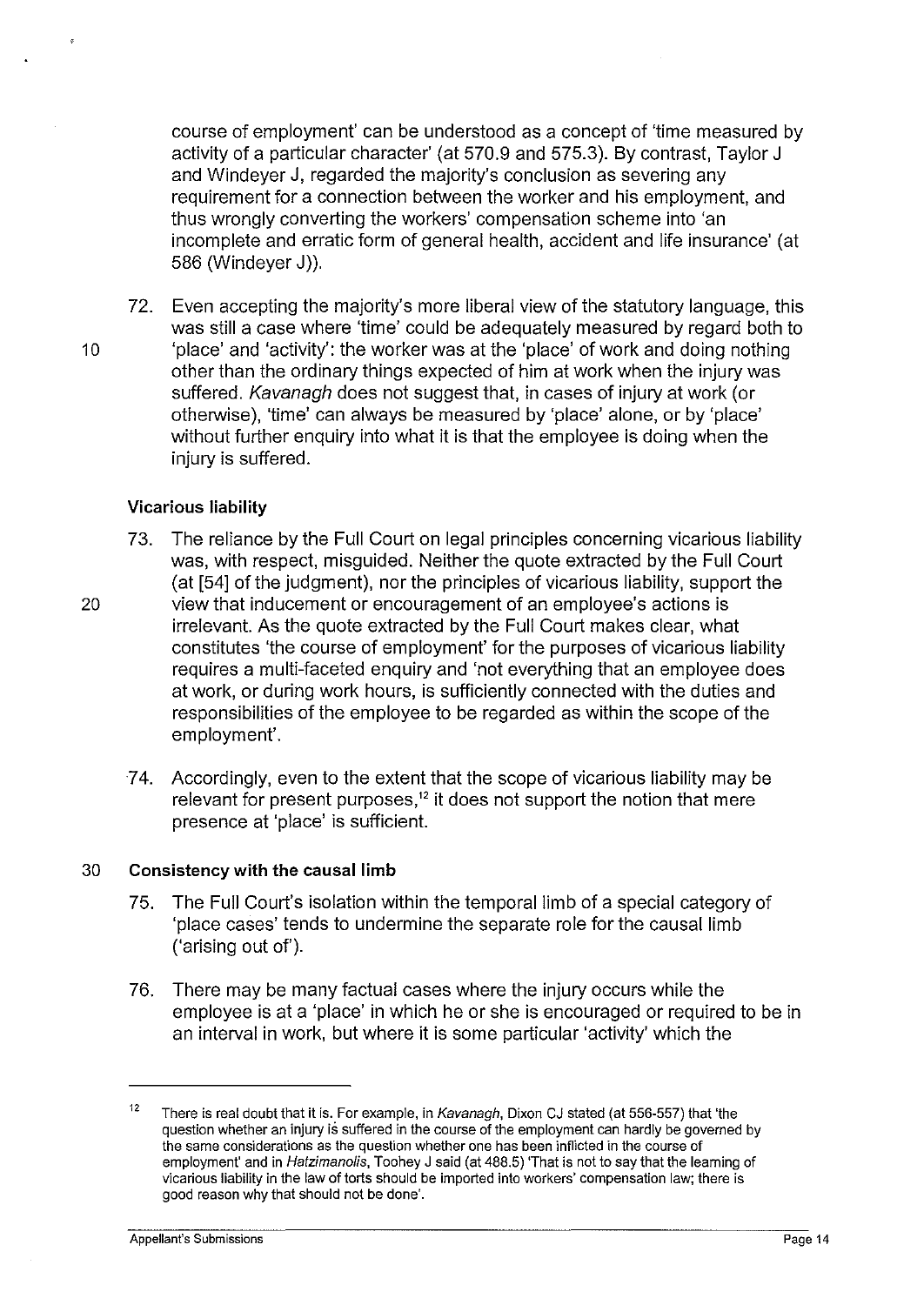employee has chosen to carry on which is relevant in understanding the suffering of injury.

- 77. On the Full Court's approach, the temporal limb is satisfied without more (absent disqualifying conduct), leaving no work for the causal limb to do.
- 78. On the appellant's approach, there are two further, potentially overlapping but nevertheless conceptually discrete, enquiries before compensation is payable: (under the causal limb) was the suffering of injury something which causally arose out of the employment relationship intended to be furthered by the employee being at that 'place'? And/or (under the temporal limb) was the 10 suffering of injury something which had a sufficient temporal connection with the employment relationship intended to be furthered by the employee being at that 'place'? In each case the enquiry starts with a full appreciation of how the injury was suffered at the 'place'.
	- 79. The Full Court's approach artificially constricts the enquiry into the suffering of injury and thereby collapses into a single enquiry into 'place' the discrete (although not mutually exclusive) causal and temporal enquiries identified under the statute.

# **Authority below High Court level in relation to interval** cases

80. Three key propositions emerge from the cases listed below. First, judges 20 have expressed caution, or dissatisfaction, with any view of the temporal limb which requires mere presence at 'place', without more, to found compensation.<sup>13</sup>

81. Second, in most cases under the temporal limb, there have been findings sufficient to attract the 'activity limb' of the test in Hatzimanolis, such that it has not been necessary squarely to confront the proposition advanced by the F.ull Court that, under the 'place limb', an enquiry into what the employee was doing at the 'time' of injury is legally irrelevant (save for disqualifying conduct).<sup>14</sup>

<sup>13</sup>  See, for example, *Inverell Shire Council v Lewis* at 566E and 567D (Handley JA; Clarke JA agreeing) and 568B and 571D (Sheller JA); McCurry v Lamb at 559F-G and 559B-D (Handley JA; Clarke JA agreeing) and 561B (Sheller JA); Comcare v McCallum at 203E-204G; Workcover Authority of NSW v Walling [1998] 16 NSWCCR 527 at 533 [18] (referring, with apparent approval, to the observations of Sheller JA in Inverell); Kennedy v Telstra Corporation (1995) 61 FCR 160 at 167G-168A (again referring, with apparent approval. to the observations of Sheller JA in /nvere/1); McMahon v Lagana & Anor [2004] NSWCA 164 at [38]; and Watson v Qantas Airways at [29] (Allsop P, Beazley JA, McColl JA and Handley AJA) and [80], [82] and [93]-[94] (Basten JA). Further, even though the Full Court suggested that its approach to Hatzimanolis was exactly the same as that of the primary judge (see [28]-[29] and [56]), this was not the case. Paragraphs [38]-[42] of Nicholas J's judgment suggest that. unlike the Full Court, his Honour did not regard the mere fact that the respondent"s employer had encouraged or required her to spend the night in the hotel was sufficient to ensure that any injuries she suffered there were compensable.

<sup>14</sup>  Walling is the only case among those cited in footnote 13 where (arguably) there were not findings sufficient to attract the 'activity limb'.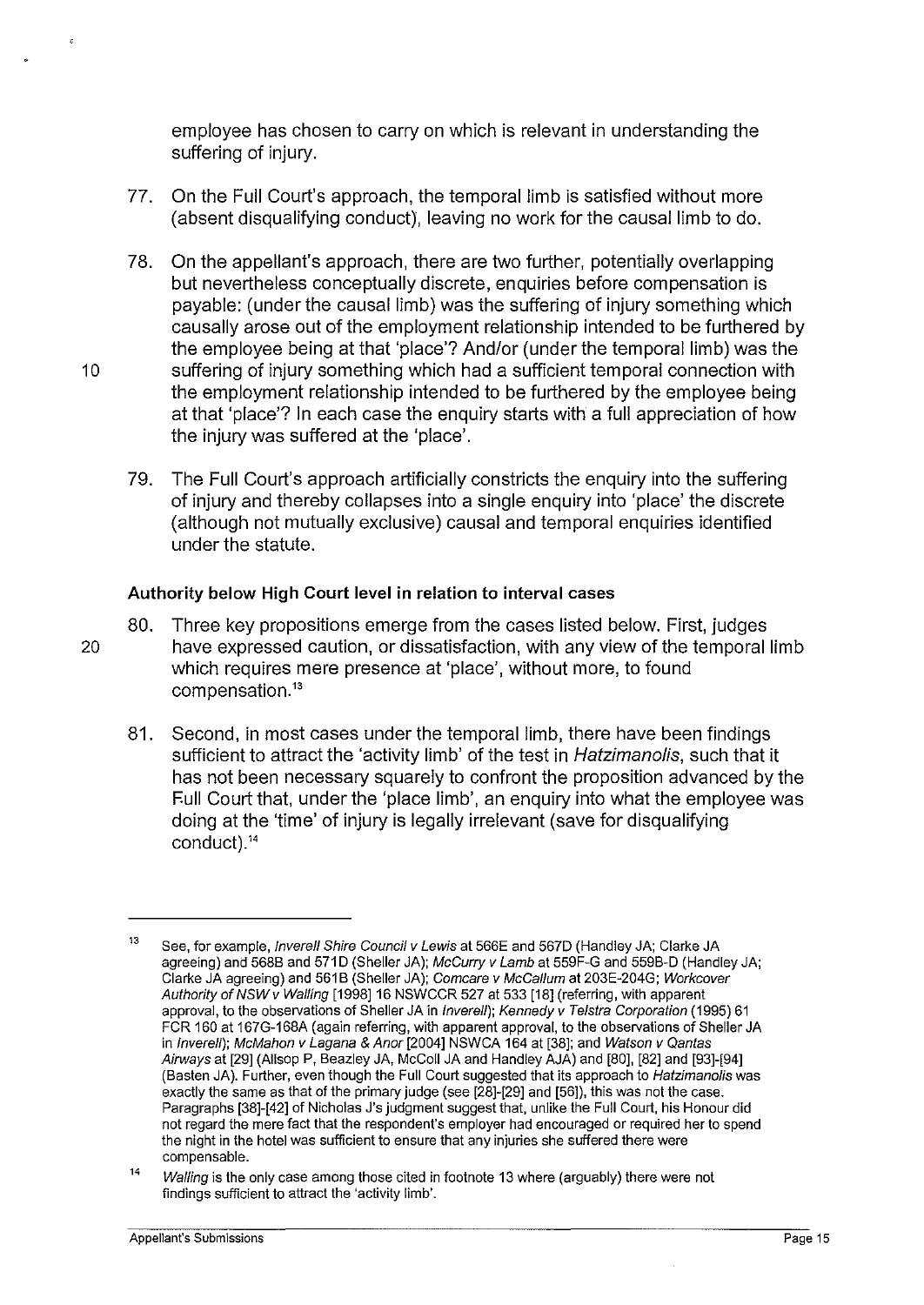82. Third, in Comcare v Mather and Anor (1995) 56 FCR 456, Kiefel J grappled with issues close to those raised presently and, after referring to the earlier decision of Lockhart J in Comcare v McCallum (1994) 49 FCR 199, stated (at 462):

> [Lockhart J] did observe (at 204) that injury occurring whilst she had chosen to attend a cinema or club that evening may not have the necessary connection with her employment. That may be so, it seems to me, because the activity may fall outside the ambit of what was involved in the employer's requirement for an overnight stay. (Emphasis added.)

10 83. The appellant embraces this passage as emphasising the central need to focus on exactly how the suffering of injury occurred and its connection to the employer's requirement for an overnight stay. To focus solely on a 'place' without attending to the use being made of the 'place' is in error.

## The position overseas

- 84. The overseas jurisdictions with similarly worded statutes are the UK, Canada and the United States. Often, the statutory language remains in the original UK formulation, where the language was conjunctive (i.e., 'arising out of and in the course of employment'). Nevertheless, the distinction between a causal limb and a temporal limb has been identified and remains in the 20 authorities.
- 
- 85. Under the temporal limb, the focus has been on an enquiry into 'time', 'place' and 'activity'. The focus remains – consistently with the earlier UK authorities, and the position in the Australian authorities prior to Hatzimanolis - on asking whether the injury occurred at a 'time' when it could be said that the worker was either carrying out the duties of employment or doing something which was an incident of employment.<sup>15</sup>
- 86. Importantly for present purposes, where the injury arises squarely in an interval between work periods, there has been no adoption overseas of the

<sup>15</sup>  In the UK, see, for example, Fitzgerald v W G Clarke and Son (1908) 2 KB 796 at 799 (where Buckley LJ said '[!]he words "out of' point, I think, to the origin or cause of the accident; the words "in the course of' to the time, place, and circumstances under which the accident takes place. The former words are descriptive of the character or quality of the accident. The latter words relate to the circumstances under which an accident of that character or quality takes place.') (emphasis added); Davidson v M'Robb [1918] AC 304; Armstrong v Redford [1920] AC 757; St. Helens Colliery Company Limited v Hewitson [1924] AC 59; Smith v Stages [1989] AC 928; Douglas Brodie, 'Away Days and Employers' Liability: Reynolds and Strutt and Parker' (2012) 41(1) Industrial Law Journa/93. In Canada, see, for example, VSL Canada Ltd v Workplace Health, Safety and Compensation Commission and Duguay et at (2011) NBCA 76 at [6],[22]; Workmen's Compensation Board v Boissonneault [1977] NBJ No 182, 18 NBR (2d) 621 at 625- 626. In the US, see, for example, Westlaw International, American Jurisprudence (2<sup>nd</sup> ed) (updated May 2013) 82 Workers' Compensation, XI.B.1.b. 'Tests as to whether accident or injury arose in the course or in the scope of employment' at [245]; Hubert L Gagne v Ruth and James Oreck d.b.a The Flame, et al 122 N W 2d 589 (where the Minnesota Supreme Court ruled that, if the employee was 'in pursuit of amour his mission was personal', and that the relevant workers' compensation legislation was not intended 'to insure against the consequences of such ventures').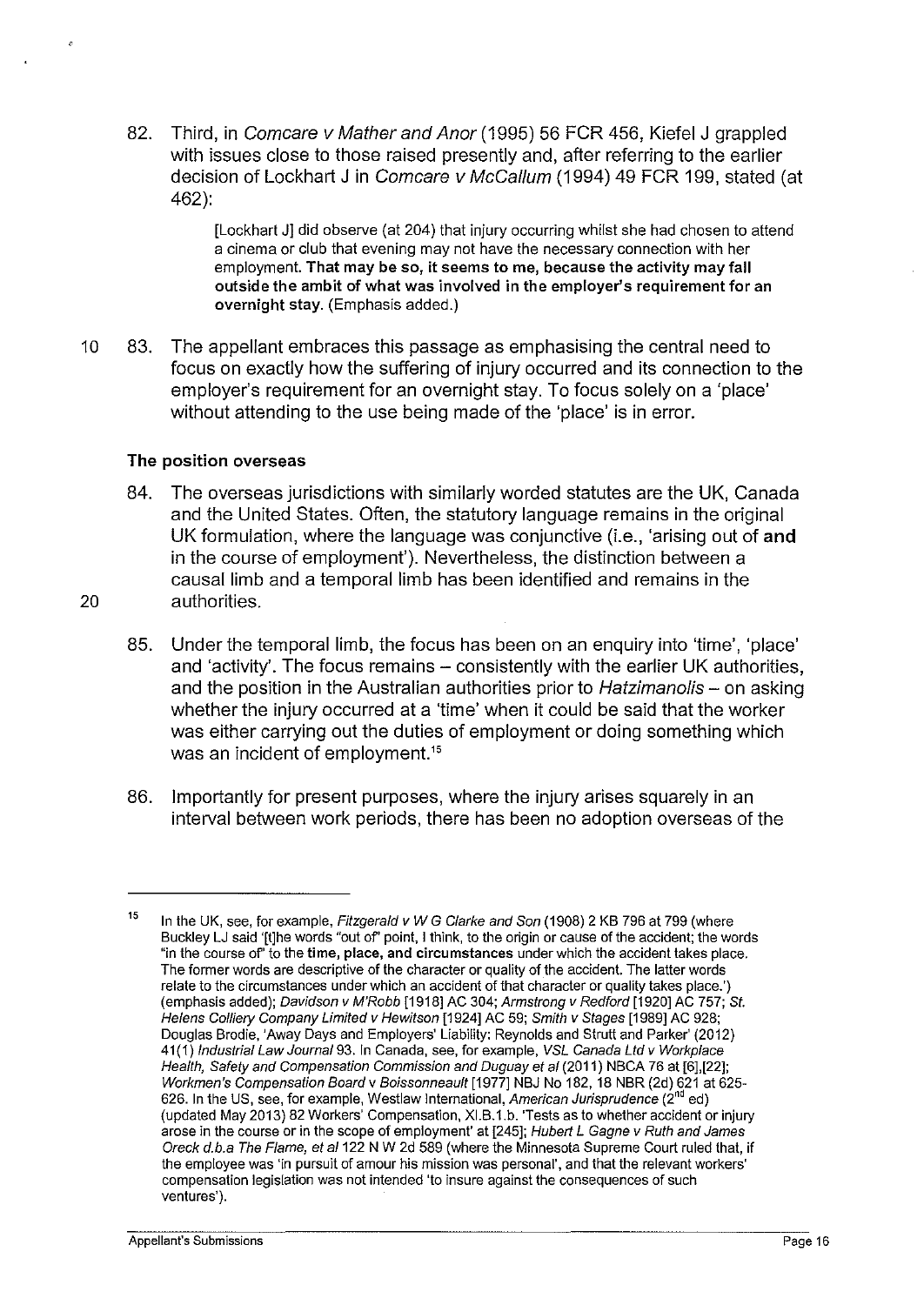notion that mere presence at 'place', without any further enquiry into what the employee was doing at the 'place', is sufficient to satisfy the temporal limb."

# The appropriate test for compensation for injuries outside the ordinary work period

- 87. Drawing together the threads of the above argument, the appellant offers the following observations at a level of principle, where the injury occurs outside the ordinary work period.
- 88. First, the statutory language must always be the beginning and end point.
- 89. Second, that language always requires attention to the three matters identified in [7]-[10] above: the suffering of injury; the nature, conditions and 10 scope of the employment; and the causal or temporal connection between the injury and employment.
	- 90. Third, the question of applying the statutory language to the facts will usually be one of degree.
	- 91. Fourth, the statutory question cannot be answered without an adequate description of the suffering of injury. There can be no short-cuts here. An injury always occurs by reason of something (external or internal) happening to someone at some 'time' and 'place'. This is true for both the causal and temporal limb.
- 92. Turning specifically to the temporal limb in the following points, fifth, factors 20 of 'time, place, practice and circumstances, as well as the conditions of employment' (see again [18] above), have to be considered, and their weights in each case will usually vary.
	- 93. Sixth, depending on the nature of the employment. in many but not all cases it will remain useful, as an informing step, to characterise whether the injury occurred during an interval within an overall work period or in an interval between two separate work periods- the former being more likely, but not necessarily so, to satisfy the temporal connection.
- 94. Seventh, in many cases, it also remains useful as an analytical tool to distinguish 'place cases' from 'activity cases', but only if the true limitations 30 on a 'place case' are recognised -the 'place' category encompasses the case where the employee is required or encouraged by the employer to be at a particular 'place' at a particular 'time' for an employment-related purpose and an injury occurs while an employee is using the 'place' for that very purpose.
	- 95. Eighth, the fact that an employee is present at 'place' will ordinarily be a very relevant - often a decisive - factor. But when workers' compensation liability depends on 'the course of employment', the need for a relevant temporal

<sup>16</sup>  See, for example, Faulkner v Chief Adjudication Officer [1994] PIQR P244.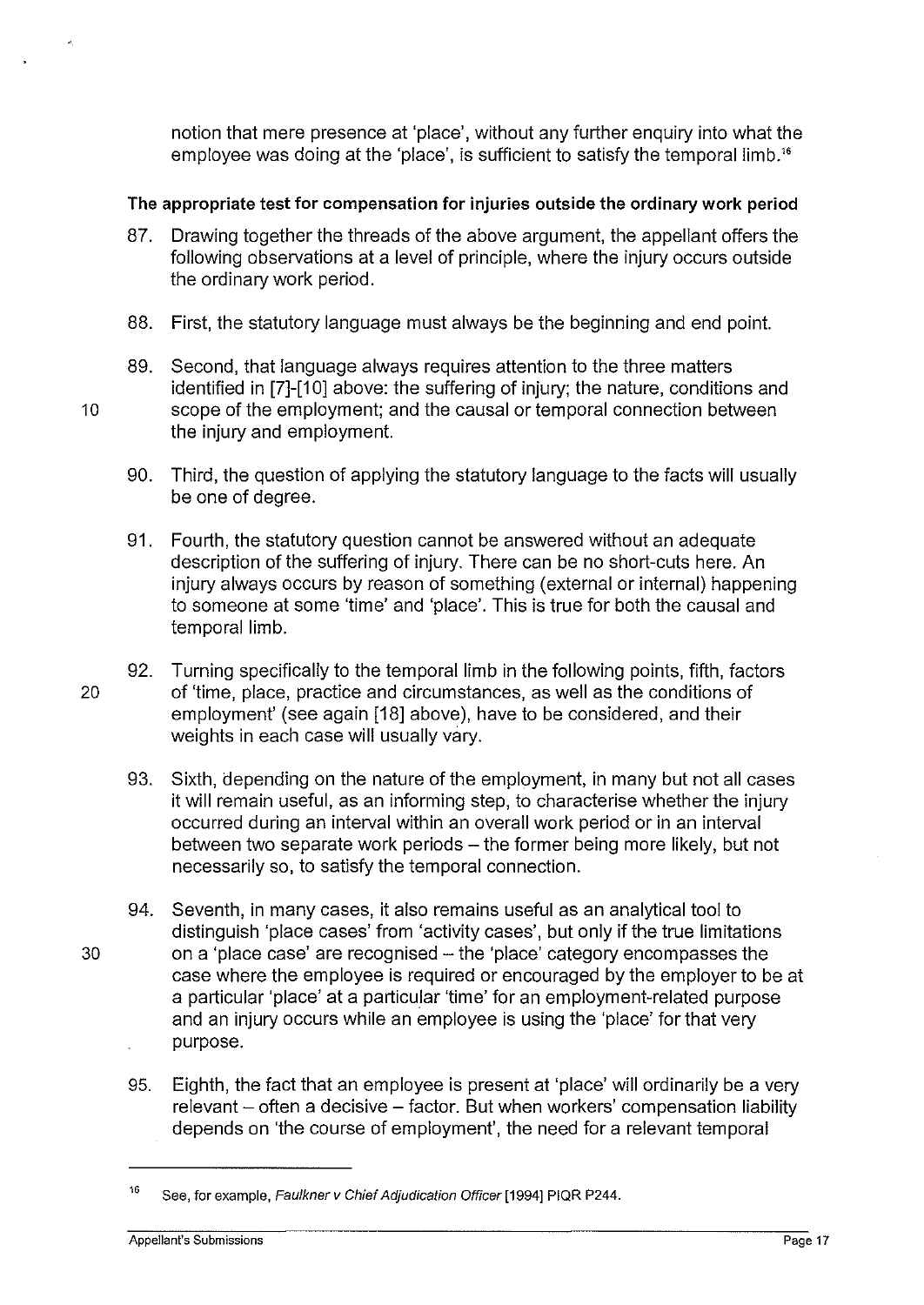connection must still be satisfied. The employment relationship must subsist, and the injury must be sustained in circumstances which, fairly viewed, come within the ambit of the employer's encouragement or requirement of being away from work and at that 'place' (see again [82] above).

- 96. Ninth, if being at the 'place' is within 'the course of employment', there will be some incidental uses of the 'place' which are so necessary or reasonably to be expected (such as eating, sleeping and attending to one's personal hygiene) that they fall within the use of the 'place' for the employment purpose and within the employment relationship.
- 10 97. Tenth, that will leave a range of 'activities' in which the employee may or may not choose to engage at the 'place' or by reason of being at the 'place' which are none of the employer's business, and represent the carrying on of the separate, private life of the employee (pursuing his or her own endeavours and aspirations as an autonomous person). In such cases, presence at 'place' is no more than a mere background fact or condition against which the employee makes a wholly private choice to engage in an 'activity' which falls outside the ambit of the employer's requirement that the employee be away from the usual 'place' of work. Such choices will carry their own benefits, risks and consequences which the employer is not required to be an 20 insurer against.

#### **Application to the present** case

- 98. It was open to the tribunal of fact to find that the respondent's injury arose out of her choice to engage in an 'activity' which carried its own benefits, risks and consequences and was outside the ambit of her employer's requirement for an overnight stay.
- 99. The respondent apparently accepts that she could not have sought compensation for the same injury arising out of the same choice if the sex had occurred in the lodgings of her sexual partner, or some other chosen 'place' in the regional town. That she chose to use the hotel room her 30 employer had provided as the setting, rather than some other 'place', does not bring her injury within the temporal rubric of employment.
	- 100. 'Time', for the purposes of the 'in the course of employment' limb, is to be measured with due regard both to 'place' and 'activity' as they present on the given facts. The critical question is whether it could sensibly be said that at the 'time' of the injury, having regard both to 'place' and 'activity', the respondent was doing something in pursuance of the employment relationship or incidental thereto. That question was open to be answered in the negative by the Tribunal in this case.
- 101. Accordingly, on the findings of fact made by the Tribunal at [50], and by 40 reference to the facts agreed between the parties, it was open to the Tribunal to reach the conclusion that the respondent's injuries did not occur 'in the course of employment'.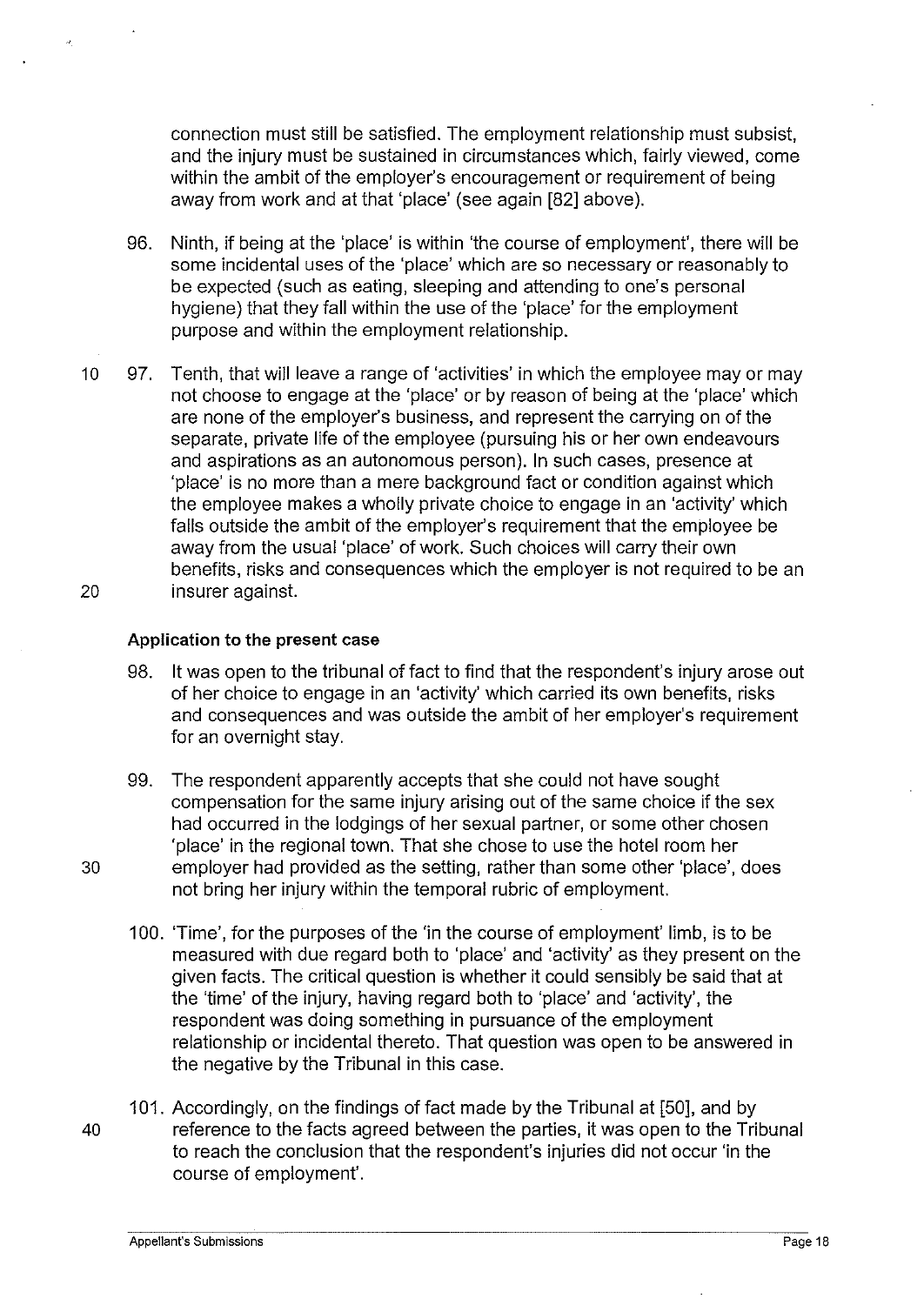#### PART VII LEGISLATIVE PROVISIONS

102. The applicable statute as it existed at the relevant time is set out below. Those provisions are still in force in that form, at the date of making these submissions.

#### Safety, Rehabilitation and Compensation Act 1988 (Cth)

#### 14 Compensation for injuries

- (1) Subject to this Part, Comcare is liable to pay compensation in accordance with this Act in respect of an injury suffered by an employee if the injury results in death, incapacity for work, or impairment.
- (2) Compensation is not payable in respect of an injury that is intentionally self-inflicted.
	- (3) Compensation is not payable in respect of an injury that is caused by the serious and wilful misconduct of the employee but is not intentionally self-inflicted, unless the injury results in death, or serious and permanent impairment.

#### SA Definition of injury

(1) In this Act:

injury means:

- (a) a disease suffered by an employee; or
- (b) an injury (other than a disease) suffered by an employee, that is a physical or mental injury arising out of, or in the course of, the employee's employment; or
- (c) an aggravation of a physical or mental injury (other than a disease) suffered by an employee (whether or not that injury arose out of, or in the course of, the employee's employment), that is an aggravation that arose out of, or in the course of, that employment;

but does not include a disease, injury or aggravation suffered as a result of reasonable administrative action taken in a reasonable manner in respect of the employee's employment.

#### PART VIII ORDERS SOUGHT

103. The following orders are sought:

103.1. The appeal be allowed.

- 30 1 03.2. The orders, other than the cost orders, made by the Full Court of the Federal Court on 13 December 2012 and the Federal Court on 19 April 2012 be set aside.
	- 1 03.3. The respondent's appeal to the Federal Court from the decision of the Tribunal given on 26 November 2010 be dismissed, save in respect of costs.
	- 1 03.4. The appellant pay its own costs and the respondent's costs of this appeal.

20

10